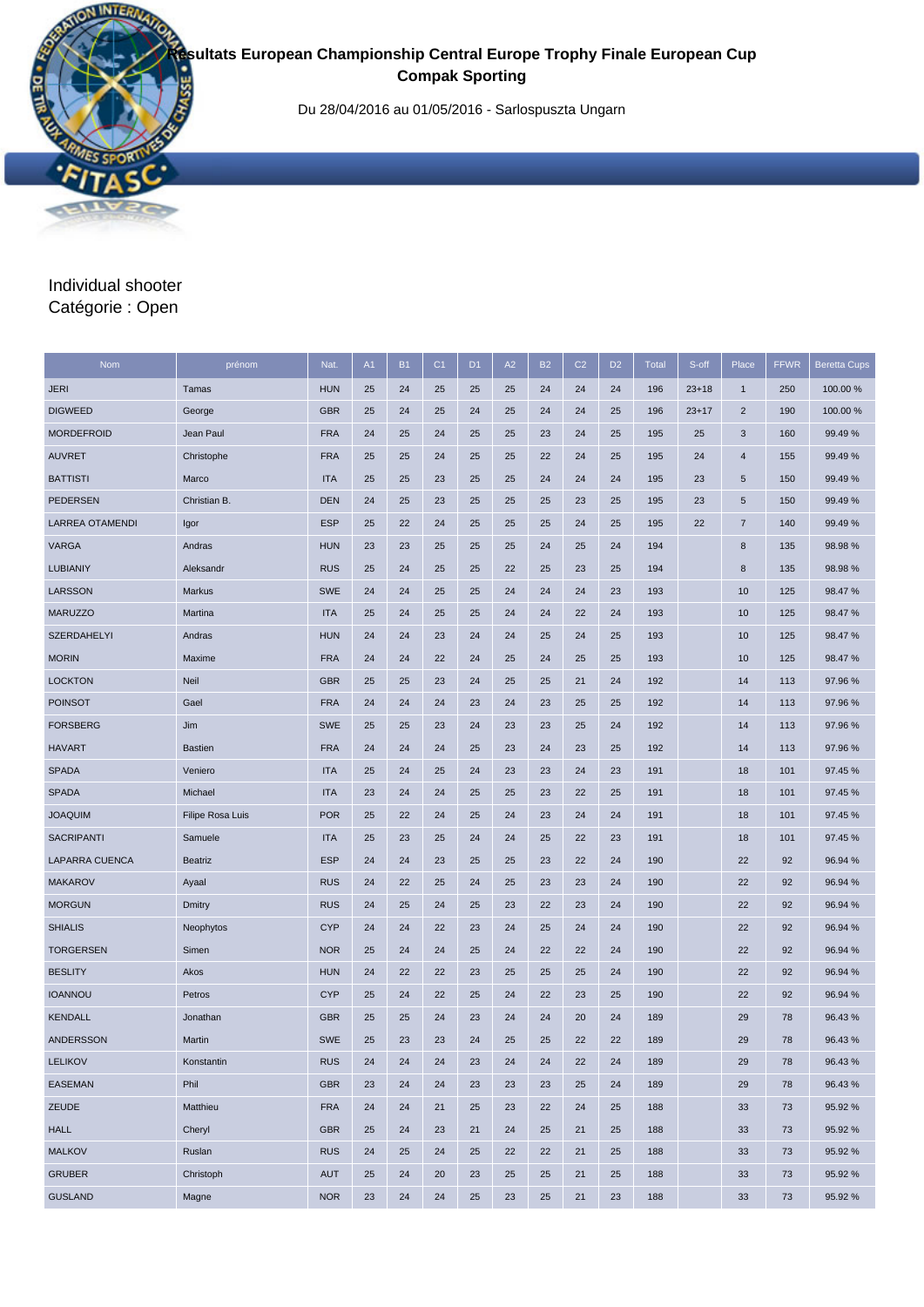| <b>STARK</b>                   | Thomas              | <b>GBR</b>               | 24       | 24       | 21       | 24       | 25       | 24       | 24       | 21       | 187        | 38       | 68       | 95.41 %          |
|--------------------------------|---------------------|--------------------------|----------|----------|----------|----------|----------|----------|----------|----------|------------|----------|----------|------------------|
| E. ANDERSEN                    | Christian           | <b>DEN</b>               | 24       | 24       | 23       | 25       | 24       | 24       | 20       | 23       | 187        | 38       | 68       | 95.41 %          |
| <b>HELLSTROM</b>               | Jens                | <b>SWE</b>               | 25       | 21       | 24       | 24       | 24       | 23       | 24       | 22       | 187        | 38       | 68       | 95.41 %          |
| <b>GRYBE</b>                   | Virgilijus          | LTU                      | 25       | 19       | 24       | 23       | 24       | 24       | 25       | 23       | 187        | 38       | 68       | 95.41 %          |
| <b>MANSHOVEN</b>               | Eric                | <b>BEL</b>               | 24       | 23       | 23       | 23       | 22       | 24       | 23       | 25       | 187        | 38       | 68       | 95.41 %          |
| <b>SALAMATIN</b>               | Vladislav           | <b>RUS</b>               | 24       | 21       | 23       | 23       | 24       | 24       | 23       | 25       | 187        | 38       | 68       | 95.41 %          |
| <b>KARLSEN ROD</b>             | Christian           | <b>NOR</b>               | 25       | 25       | 21       | 22       | 24       | 22       | 24       | 24       | 187        | 38       | 68       | 95.41 %          |
| <b>PAPWORTH</b>                | Martin              | <b>GBR</b>               | 24       | 21       | 23       | 24       | 24       | 25       | 23       | 23       | 187        | 38       | 68       | 95.41 %          |
| <b>BELOV</b>                   | Aleksandr           | <b>RUS</b>               | 22       | 24       | 23       | 23       | 22       | 24       | 25       | 24       | 187        | 38       | 68       | 95.41 %          |
| <b>KORBAN</b>                  | Krisztian           | <b>HUN</b>               | 23       | 22       | 25       | 23       | 24       | 23       | 25       | 22       | 187        | 38       | 68       | 95.41 %          |
| <b>KRUSE</b>                   | Christian           | <b>DEN</b>               | 23       | 24       | 22       | 22       | 25       | 25       | 22       | 24       | 187        | 38       | 68       | 95.41 %          |
| ALEXANDROVA                    | Inna                | <b>RUS</b>               | 24       | 24       | 21       | 25       | 25       | 20       | 24       | 24       | 187        | 38       | 68       | 95.41 %          |
| <b>BEDET</b>                   | Cedric              | <b>FRA</b>               | 24       | 24       | 21       | 23       | 25       | 21       | 24       | 24       | 186        | 50       | 56       | 94.90 %          |
| <b>BRIGHTMAN</b>               | Jamie               | <b>GBR</b>               | 22       | 24       | 25       | 22       | 23       | 23       | 22       | 25       | 186        | 50       | 56       | 94.90%           |
| <b>HUNT</b>                    | Glenn               | <b>GBR</b>               | 23       | 23       | 24       | 25       | 22       | 23       | 23       | 23       | 186        | 50       | 56       | 94.90 %          |
| <b>SHORNIKOV</b>               | Sergey              | <b>RUS</b>               | 24       | 22       | 24       | 24       | 24       | 21       | 23       | 24       | 186        | 50       | 56       | 94.90 %          |
| <b>GAVRILOV</b>                | Andrey              | <b>RUS</b>               | 24       | 24       | 23       | 23       | 24       | 22       | 23       | 23       | 186        | 50       | 56       | 94.90%           |
| <b>EMMOTT</b>                  | Joe                 | <b>GBR</b>               | 22       | 25       | 24       | 23       | 24       | 22       | 23       | 23       | 186        | 50       | 56       | 94.90 %          |
| COSTANTINOU                    | Constantinos        | <b>CYP</b>               | 24       | 23       | 24       | 22       | 23       | 24       | 21       | 24       | 185        | 56       | 50       | 94.39 %          |
| <b>OLSEN</b>                   | Jorn                | <b>DEN</b>               | 22       | 22       | 25       | 25       | 23       | 24       | 20       | 24       | 185        | 56       | 50       | 94.39 %          |
| <b>NOSOV</b>                   | Sergei              | <b>RUS</b>               | 24       | 22       | 23       | 25       | 23       | 24       | 22       | 22       | 185        | 56       | 50       | 94.39 %          |
| <b>MANVELL</b>                 | Tony                | <b>GBR</b>               | 25       | 23       | 22       | 24       | 24       | 22       | 23       | 22       | 185        | 56       | 50       | 94.39 %          |
| LEBEDEV                        | Alexander           | <b>RUS</b>               | 22       | 25       | 22       | 25       | 22       | 23       | 23       | 23       | 185        | 56       | 50       | 94.39 %          |
| <b>MORETTI</b>                 | Claudio             | <b>ITA</b>               | 25       | 22       | 24       | 24       | 25       | 23       | 21       | 21       | 185        | 56       | 50       | 94.39 %          |
| <b>EVENO</b>                   | Mathieu             | <b>FRA</b>               | 25       | 23       | 22       | 23       | 25       | 22       | 22       | 23       | 185        | 56       | 50       | 94.39 %          |
| <b>LARSEN</b>                  | Casper              | <b>DEN</b>               | 24       | 22       | 23       | 23       | 23       | 24       | 24       | 22       | 185        | 56       | 50       | 94.39 %          |
| <b>HUFNAGL</b>                 | Ralf                | <b>AUT</b>               | 24       | 23       | 20       | 24       | 24       | 24       | 22       | 24       | 185        | 56       | 50       | 94.39 %          |
| PRYKLADOVSKYI                  | Oleg                | <b>UKR</b>               | 24       | 22       | 21       | 24       | 25       | 23       | 24       | 22       | 185        | 56       | 50       | 94.39 %          |
| <b>PRESLEY</b>                 | Glen                | <b>GBR</b>               | 25       | 23       | 23       | 22       | 22       | 22       | 25       | 23       | 185        | 56       | 50       | 94.39 %          |
| <b>BATCHELOR</b>               | Paul                | <b>GBR</b>               | 24       | 23       | 20       | 24       | 23       | 23       | 23       | 25       | 185        | 56       | 50       | 94.39 %          |
| <b>ARNOLD</b>                  | Henry               | <b>GBR</b>               | 22       | 25       | 24       | 25       | 22       | 25       | 21       | 21       | 185        | 56       | 50       | 94.39 %          |
| <b>VALERI</b>                  | Daniele             | <b>ITA</b>               | 23       | 25       | 22       | 25       | 23       | 22       | 21       | 24       | 185        | 56       | 50       | 94.39 %          |
| <b>VALIAKHMETOV</b>            | Andrei              | <b>RUS</b>               | 23       | 23       | 20       | 25       | 24       | 23       | 23       | 23       | 184        | 70       | 36       | 93.88%           |
| <b>IVERSEN</b>                 | Jakob               | <b>DEN</b>               |          |          |          |          |          |          |          |          |            |          |          |                  |
| PICCARI RICCI                  |                     |                          | 25       | 24       | 21       | 24       | 24       | 23       | 21       | 22       | 184        | 70       | 36       | 93.88%           |
| <b>BOSI</b>                    | Pietro              | <b>ITA</b>               | 23       | 21       | 22       | 23       | 25       | 24       | 22       | 24       | 184        | 70       | 36       | 93.88%           |
|                                | Mauro               | <b>ITA</b>               | 23       | 24       | 23       | 25       | 25       | 20       | 19       | 24       | 183        | 73       | 30       | 93.37 %          |
| <b>LORINCZ</b>                 | Gabor               | <b>HUN</b>               | 24       | 25       | 22       | 23       | 24       | 21       | 21       | 23       | 183        | 73       | 30       | 93.37 %          |
| <b>HANL</b>                    | Christian           | <b>AUT</b>               | 24       | 22       | 24       | 22       | 22       | 22       | 25       | 22       | 183        | 73       | 30       | 93.37 %          |
| <b>MAHMUDOV</b>                |                     |                          |          |          |          |          |          |          |          |          |            |          |          |                  |
|                                | <b>Ilham</b>        | AZE                      | 25       | 23       | 25       | 23       | 23       | 23       | 21       | 20       | 183        | 73       | 30       | 93.37 %          |
| <b>TOSTI</b>                   | Jessica             | <b>ITA</b>               | 22       | 23       | 22       | 23       | 22       | 23       | 23       | 25       | 183        | 73       | 30       | 93.37 %          |
| <b>POUZOL</b>                  | Didier              | <b>FRA</b>               | 23       | 24       | 20       | 23       | 23       | 25       | 23       | 22       | 183        | 73       | 30       | 93.37 %          |
| <b>JENSEN</b>                  | Mikkel Lund         | <b>DEN</b>               | 23       | 20       | 23       | 23       | 23       | 23       | 24       | 24       | 183        | 73       | 30       | 93.37 %          |
| ANDERSEN                       | Christian           | <b>DEN</b>               | 25       | 23       | 22       | 23       | 25       | 23       | 19       | 23       | 183        | 73       | 30       | 93.37 %          |
| <b>PEDERSEN</b>                | Per Magnus          | <b>NOR</b>               | 23       | 24       | 24       | 22       | 25       | 22       | 24       | 19       | 183        | 73       | 30       | 93.37 %          |
| <b>HEDGECOCK</b>               | Taylor              | <b>GBR</b>               | 24       | 23       | 22       | 23       | 22       | 23       | 23       | 23       | 183        | 73       | 30       | 93.37 %          |
| <b>SESTINI</b>                 | Carlo               | <b>ITA</b>               | 23       | 21       | 23       | 24       | 23       | 21       | 22       | 25       | 182        | 83       | 30       | 92.86%           |
| <b>BONE</b>                    | Matthew             | <b>GBR</b>               | 23       | 23       | 22       | 25       | 24       | 24       | 20       | 21       | 182        | 83       | 30       | 92.86%           |
| ZENDRICH                       | Martin              | <b>AUT</b>               | 24       | 25       | 24       | 24       | 21       | 24       | 18       | 22       | 182        | 83       | 30       | 92.86%           |
| <b>KOFALVI</b>                 | Laszlo              | <b>HUN</b>               | 24       | 22       | 23       | 24       | 22       | 24       | 21       | 22       | 182        | 83       | 30       | 92.86%           |
| <b>GAZDOWSKI</b>               | Hubert              | <b>POL</b>               | 23       | 25       | 21       | 23       | 24       | 22       | 21       | 23       | 182        | 83       | 30       | 92.86%           |
| <b>SEILO</b><br><b>MELCHER</b> | Harri<br>Josef Fefi | <b>FIN</b><br><b>AUT</b> | 24<br>23 | 21<br>24 | 25<br>22 | 23<br>22 | 23<br>24 | 22<br>22 | 23<br>23 | 21<br>22 | 182<br>182 | 83<br>83 | 30<br>30 | 92.86%<br>92.86% |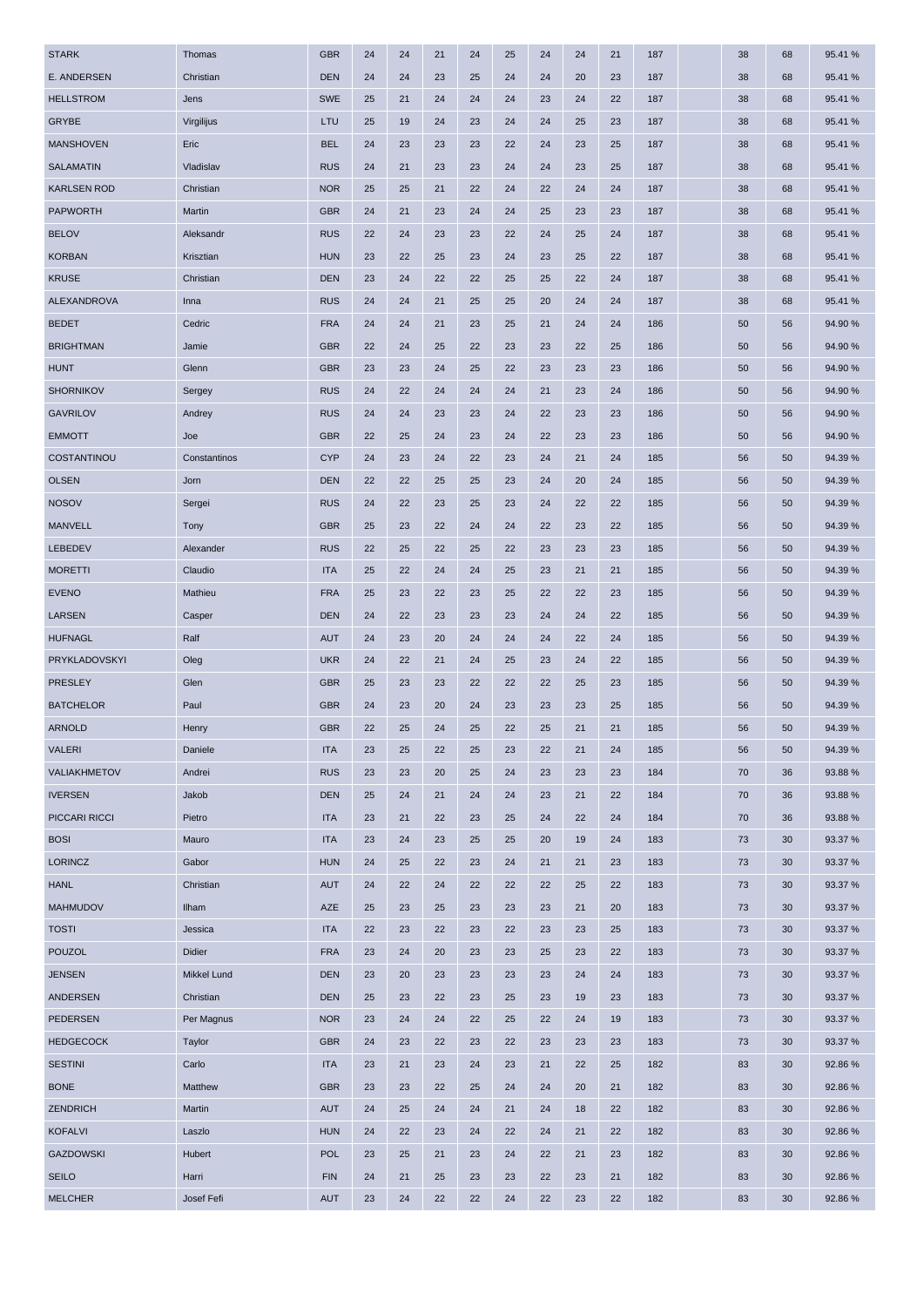| <b>MARCHERON</b>  | Alain          | <b>FRA</b> | 25 | 21 | 21 | 25 | 23 | 23 | 22 | 21 | 181 | 90  | 30 | 92.35 % |
|-------------------|----------------|------------|----|----|----|----|----|----|----|----|-----|-----|----|---------|
| <b>VAGHI</b>      | Katia          | <b>ITA</b> | 24 | 22 | 21 | 20 | 23 | 23 | 24 | 24 | 181 | 90  | 30 | 92.35 % |
| <b>NIKOLAEV</b>   | Artur          | <b>RUS</b> | 25 | 22 | 23 | 22 | 22 | 24 | 23 | 20 | 181 | 90  | 30 | 92.35 % |
| <b>NORDSKOG</b>   | John-Ole       | <b>NOR</b> | 25 | 25 | 23 | 19 | 20 | 23 | 22 | 24 | 181 | 90  | 30 | 92.35 % |
| <b>TABLER</b>     | Oleg           | <b>RUS</b> | 24 | 24 | 23 | 21 | 23 | 21 | 22 | 23 | 181 | 90  | 30 | 92.35 % |
| LYCZYKOWSKI       | Krzysztof      | <b>POL</b> | 23 | 23 | 24 | 20 | 23 | 22 | 23 | 23 | 181 | 90  | 30 | 92.35 % |
| <b>LEBOEUF</b>    | Johan          | <b>FRA</b> | 22 | 24 | 24 | 24 | 23 | 24 | 18 | 22 | 181 | 90  | 30 | 92.35 % |
| <b>HUTYKA</b>     | Zoltan         | <b>HUN</b> | 23 | 22 | 24 | 24 | 23 | 23 | 20 | 22 | 181 | 90  | 30 | 92.35 % |
| <b>BARRAS</b>     | Joel           | <b>FRA</b> | 24 | 24 | 25 | 23 | 22 | 21 | 21 | 21 | 181 | 90  | 30 | 92.35 % |
| <b>EIKENES</b>    | Kenneth        | <b>NOR</b> | 20 | 24 | 24 | 23 | 24 | 21 | 21 | 24 | 181 | 90  | 30 | 92.35 % |
| POLIVANAYA        | Tatiana        | <b>RUS</b> | 24 | 23 | 23 | 21 | 23 | 25 | 21 | 21 | 181 | 90  | 30 | 92.35 % |
| <b>FOSTER</b>     | Paul David     | <b>GBR</b> | 25 | 23 | 23 | 25 | 23 | 22 | 18 | 22 | 181 | 90  | 30 | 92.35 % |
| <b>FEDOSOV</b>    | Konstantin     | <b>RUS</b> | 22 | 23 | 21 | 23 | 22 | 24 | 24 | 22 | 181 | 90  | 30 | 92.35 % |
| LILLEODEGARD      | Kenneth        | <b>NOR</b> | 24 | 21 | 22 | 22 | 23 | 21 | 23 | 24 | 180 | 103 | 30 | 91.84 % |
| <b>FLASKERUD</b>  | Henrik         | <b>NOR</b> | 24 | 23 | 23 | 25 | 24 | 22 | 18 | 21 | 180 | 103 | 30 | 91.84 % |
| <b>YOUNG</b>      | Henry          | <b>GBR</b> | 24 | 23 | 19 | 23 | 25 | 23 | 21 | 22 | 180 | 103 | 30 | 91.84 % |
| <b>BRUSCOLINI</b> | Eugenio        | <b>ITA</b> | 23 | 22 | 20 | 24 | 23 | 20 | 24 | 24 | 180 | 103 | 30 | 91.84 % |
| <b>NALUM</b>      | Tom            | <b>NOR</b> | 23 | 23 | 22 | 24 | 21 | 23 | 21 | 23 | 180 | 103 | 30 | 91.84 % |
| <b>KING</b>       | Ron            | <b>GBR</b> | 21 | 21 | 20 | 25 | 24 | 22 | 22 | 25 | 180 | 103 | 30 | 91.84 % |
| <b>RYBIN</b>      | Milan          | <b>CZE</b> | 23 | 21 | 23 | 22 | 23 | 24 | 24 | 20 | 180 | 103 | 30 | 91.84 % |
| <b>BONEA</b>      | Horatiu        | <b>ROU</b> | 23 | 22 | 23 | 24 | 21 | 23 | 23 | 21 | 180 | 103 | 30 | 91.84 % |
| POLYVANIY         | Dmitriy        | <b>RUS</b> | 23 | 22 | 23 | 23 | 25 | 23 | 20 | 21 | 180 | 103 | 30 | 91.84 % |
| LEBEDEV           | Sergey         | <b>RUS</b> | 23 | 21 | 23 | 23 | 22 | 23 | 19 | 25 | 179 | 112 | 30 | 91.33 % |
| PAL               | Tamas          | <b>HUN</b> | 24 | 25 | 22 | 24 | 23 | 21 | 20 | 20 | 179 | 112 | 30 | 91.33%  |
| <b>LAGERBON</b>   | Jens           | <b>DEN</b> | 23 | 23 | 24 | 24 | 24 | 20 | 20 | 21 | 179 | 112 | 30 | 91.33%  |
| <b>JOHNSON</b>    | Adrian         | <b>GBR</b> | 25 | 22 | 22 | 22 | 22 | 24 | 20 | 21 | 178 | 115 | 30 | 90.82 % |
| <b>SZARKA</b>     | Jozsef         | <b>HUN</b> | 24 | 23 | 24 | 20 | 22 | 20 | 23 | 22 | 178 | 115 | 30 | 90.82%  |
| <b>MAGYAR</b>     | Csaba          | <b>HUN</b> | 23 | 24 | 20 | 23 | 24 | 21 | 20 | 23 | 178 | 115 | 30 | 90.82 % |
| <b>ELIA</b>       | Elias          | <b>CYP</b> | 23 | 23 | 23 | 24 | 24 | 21 | 18 | 22 | 178 | 115 | 30 | 90.82 % |
| <b>DULARY</b>     | Aline          | <b>FRA</b> | 24 | 24 | 21 | 19 | 23 | 23 | 21 | 23 | 178 | 115 | 30 | 90.82%  |
| <b>FARKAS</b>     | Endre          | <b>HUN</b> | 24 | 23 | 22 | 23 | 24 | 19 | 22 | 21 | 178 | 115 | 30 | 90.82 % |
| <b>PETERSEN</b>   | Emil           | <b>DEN</b> | 23 | 24 | 19 | 22 | 24 | 23 | 21 | 22 | 178 | 115 | 30 | 90.82%  |
| <b>BERRY</b>      | Nicolas        | <b>FRA</b> | 22 | 23 | 21 | 23 | 23 | 20 | 23 | 23 | 178 | 115 | 30 | 90.82%  |
| <b>YUSUPOV</b>    | Fail           | <b>RUS</b> | 22 | 21 | 20 | 24 | 22 | 23 | 23 | 22 | 177 | 123 | 30 | 90.31 % |
| <b>ENDRODI</b>    | Roland         | <b>HUN</b> | 23 | 21 | 22 | 24 | 24 | 21 | 19 | 23 | 177 | 123 | 30 | 90.31 % |
| <b>BLYZNYUK</b>   | Anatoliy       | <b>UKR</b> | 23 | 24 | 21 | 23 | 17 | 24 | 21 | 24 | 177 | 123 | 30 | 90.31 % |
| <b>ARHIPOV</b>    | <b>Dmitriy</b> | <b>RUS</b> | 21 | 21 | 22 | 24 | 22 | 21 | 23 | 23 | 177 | 123 | 30 | 90.31 % |
| <b>MONTOWSKI</b>  | Zbyszko        | <b>POL</b> | 25 | 21 | 21 | 22 | 23 | 23 | 21 | 21 | 177 | 123 | 30 | 90.31 % |
| <b>PEDERSEN</b>   | Lars B.        | <b>DEN</b> | 23 | 19 | 23 | 24 | 24 | 21 | 21 | 22 | 177 | 123 | 30 | 90.31 % |
| <b>HONORE</b>     | Cedric         | <b>FRA</b> | 22 | 21 | 17 | 24 | 22 | 23 | 23 | 25 | 177 | 123 | 30 | 90.31 % |
| <b>ISTOMINOV</b>  | Sergii         | <b>UKR</b> | 24 | 23 | 21 | 22 | 23 | 19 | 22 | 23 | 177 | 123 | 30 | 90.31 % |
| <b>OLSEN</b>      | Jeppe          | <b>DEN</b> | 25 | 18 | 19 | 25 | 23 | 21 | 24 | 22 | 177 | 123 | 30 | 90.31 % |
| <b>MAKHOLTS</b>   | Andrei         | <b>RUS</b> | 24 | 24 | 20 | 24 | 23 | 19 | 19 | 24 | 177 | 123 | 30 | 90.31 % |
| <b>GUMENNYI</b>   | lurii          | <b>RUS</b> | 22 | 22 | 20 | 22 | 24 | 21 | 22 | 24 | 177 | 123 | 30 | 90.31 % |
| <b>BERGKVIST</b>  | Rebecka        | SWE        | 22 | 20 | 22 | 23 | 24 | 22 | 21 | 23 | 177 | 123 | 30 | 90.31 % |
| <b>BELIAKOV</b>   | Pavel          | <b>RUS</b> | 23 | 22 | 22 | 21 | 23 | 20 | 22 | 24 | 177 | 123 | 30 | 90.31 % |
| <b>FYLLING</b>    | Henrik         | <b>NOR</b> | 24 | 23 | 21 | 23 | 23 | 21 | 20 | 21 | 176 | 136 | 30 | 89.80 % |
| <b>JENSEN</b>     | Kent           | <b>DEN</b> | 23 | 21 | 20 | 24 | 24 | 23 | 21 | 20 | 176 | 136 | 30 | 89.80%  |
| <b>LYCK</b>       | Jesper         | <b>DEN</b> | 21 | 23 | 23 | 22 | 22 | 19 | 23 | 23 | 176 | 136 | 30 | 89.80 % |
| <b>ANDERSSON</b>  | Carl           | SWE        | 25 | 25 | 22 | 24 | 21 | 23 | 18 | 18 | 176 | 136 | 30 | 89.80 % |
| <b>PETTERS</b>    | Conny          | SWE        | 25 | 22 | 22 | 21 | 24 | 19 | 19 | 24 | 176 | 136 | 30 | 89.80 % |
| <b>JADE</b>       | Jesper         | <b>DEN</b> | 25 | 25 | 20 | 23 | 23 | 19 | 17 | 24 | 176 | 136 | 30 | 89.80 % |
|                   |                |            |    |    |    |    |    |    |    |    |     |     |    |         |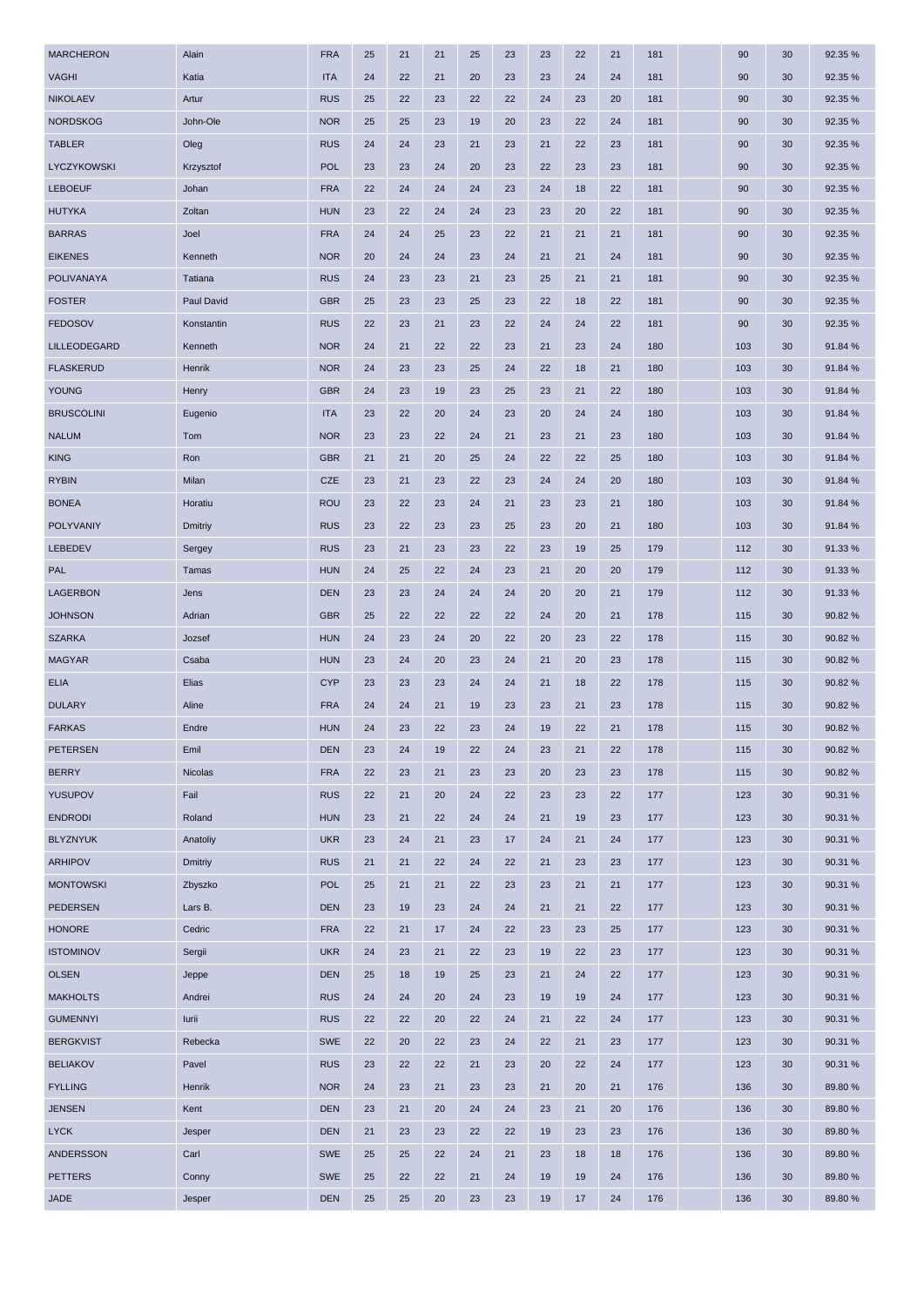| FERENCZ             | Zoltan        | <b>HUN</b> | 25 | 23 | 21 | 22 | 21 | 22 | 21 | 21 | 176 | 136 | 30 | 89.80 % |
|---------------------|---------------|------------|----|----|----|----|----|----|----|----|-----|-----|----|---------|
| <b>CSAPO</b>        | Karoly        | <b>HUN</b> | 24 | 21 | 22 | 21 | 23 | 20 | 24 | 21 | 176 | 136 | 30 | 89.80 % |
| <b>LEARDINI</b>     | Alvaro        | <b>ITA</b> | 23 | 23 | 23 | 19 | 24 | 23 | 19 | 22 | 176 | 136 | 30 | 89.80 % |
| <b>UMNOV</b>        | Aleksei       | <b>RUS</b> | 22 | 20 | 23 | 23 | 25 | 21 | 20 | 22 | 176 | 136 | 30 | 89.80 % |
| <b>SHISHIGIN</b>    | Evgenii       | <b>RUS</b> | 23 | 22 | 24 | 22 | 23 | 19 | 20 | 23 | 176 | 136 | 30 | 89.80 % |
| <b>WILLIAMSON</b>   | Nicholas      | <b>GBR</b> | 24 | 20 | 22 | 20 | 22 | 21 | 22 | 24 | 175 | 147 | 30 | 89.29 % |
| ZAZVORKA            | Pavel         | <b>CZE</b> | 24 | 20 | 22 | 25 | 20 | 23 | 17 | 24 | 175 | 147 | 30 | 89.29 % |
| <b>HAUTAOJA</b>     | Saija         | <b>FIN</b> | 24 | 22 | 21 | 25 | 23 | 14 | 24 | 22 | 175 | 147 | 30 | 89.29 % |
| <b>PAPP</b>         | Ferenc        | <b>HUN</b> | 24 | 25 | 22 | 21 | 25 | 18 | 18 | 22 | 175 | 147 | 30 | 89.29 % |
| <b>CERNOSEK</b>     | Milan         | <b>CZE</b> | 25 | 24 | 19 | 23 | 23 | 22 | 17 | 22 | 175 | 147 | 30 | 89.29 % |
| <b>JONES</b>        | Andrew        | <b>GBR</b> | 22 | 19 | 24 | 23 | 22 | 23 | 19 | 23 | 175 | 147 | 30 | 89.29 % |
| <b>JOHNSON</b>      | Oliver        | <b>GBR</b> | 22 | 24 | 22 | 23 | 24 | 21 | 18 | 21 | 175 | 147 | 30 | 89.29 % |
| <b>MOHLIN</b>       | David         | <b>SWE</b> | 24 | 21 | 24 | 24 | 24 | 20 | 17 | 20 | 174 | 154 | 30 | 88.78%  |
| <b>PRIP</b>         | Jonas         | <b>DEN</b> | 23 | 24 | 20 | 22 | 21 | 23 | 19 | 22 | 174 | 154 | 30 | 88.78%  |
| <b>TINGLEFF</b>     | Paul Jorn     | <b>DEN</b> | 23 | 21 | 23 | 22 | 25 | 22 | 17 | 21 | 174 | 154 | 30 | 88.78%  |
| <b>MILAN</b>        | Jean-Pierre   | <b>FRA</b> | 23 | 22 | 22 | 23 | 22 | 21 | 19 | 22 | 174 | 154 | 30 | 88.78%  |
| <b>SARTI</b>        | Sandro        | <b>SMR</b> | 24 | 23 | 20 | 24 | 21 | 23 | 20 | 19 | 174 | 154 | 30 | 88.78%  |
| <b>SHIGANOV</b>     | Victor        | <b>RUS</b> | 24 | 23 | 21 | 19 | 23 | 21 | 20 | 23 | 174 | 154 | 30 | 88.78%  |
| <b>ZWOLGEN VAN</b>  | Martin        | <b>NLD</b> | 22 | 24 | 20 | 23 | 24 | 21 | 21 | 19 | 174 | 154 | 30 | 88.78%  |
| <b>DELBOS</b>       | Philippe      | <b>FRA</b> | 23 | 23 | 21 | 23 | 23 | 19 | 19 | 23 | 174 | 154 | 30 | 88.78%  |
| BRADLEY-DAY         | James         | <b>GBR</b> | 22 | 24 | 22 | 19 | 24 | 20 | 21 | 22 | 174 | 154 | 30 | 88.78%  |
| <b>EASEMAN</b>      | Amy           | <b>GBR</b> | 23 | 19 | 20 | 23 | 24 | 24 | 21 | 20 | 174 | 154 | 30 | 88.78%  |
| <b>DIVISEK</b>      | Martin        | <b>CZE</b> | 24 | 23 | 19 | 23 | 24 | 22 | 16 | 23 | 174 | 154 | 30 | 88.78%  |
| <b>FRANKE</b>       | Tie           | <b>NLD</b> | 25 | 24 | 20 | 19 | 20 | 21 | 22 | 23 | 174 | 154 | 30 | 88.78%  |
| <b>CAMPORESE</b>    | Cristian      | <b>ITA</b> | 23 | 21 | 20 | 21 | 25 | 22 | 19 | 22 | 173 | 166 | 30 | 88.27 % |
| <b>PLATONOV</b>     | Evgeny        | <b>RUS</b> | 22 | 22 | 20 | 24 | 23 | 24 | 18 | 20 | 173 | 166 | 30 | 88.27 % |
| <b>KETTEL</b>       | Mark          | <b>GBR</b> | 22 | 22 | 19 | 23 | 22 | 21 | 22 | 22 | 173 | 166 | 30 | 88.27 % |
| <b>MICHEL</b>       | Bernard       | <b>FRA</b> | 24 | 22 | 21 | 22 | 22 | 20 | 20 | 22 | 173 | 166 | 30 | 88.27 % |
| <b>BELOV</b>        | Alexander V   | <b>RUS</b> | 21 | 22 | 25 | 21 | 19 | 20 | 23 | 22 | 173 | 166 | 30 | 88.27 % |
| <b>HAUTAMAKI</b>    | Pekka         | <b>FIN</b> | 25 | 19 | 22 | 22 | 24 | 20 | 20 | 21 | 173 | 166 | 30 | 88.27 % |
| <b>LAPARRA</b>      | Javier        | <b>ESP</b> | 25 | 19 | 19 | 24 | 23 | 21 | 19 | 23 | 173 | 166 | 30 | 88.27 % |
| <b>SAUTRE</b>       | Delphine      | <b>FRA</b> | 23 | 21 | 22 | 21 | 22 | 21 | 20 | 23 | 173 | 166 | 30 | 88.27 % |
| PAP                 | Norbert       | <b>HUN</b> | 24 | 22 | 21 | 23 | 21 | 22 | 21 | 19 | 173 | 166 | 30 | 88.27 % |
| <b>HANSEN</b>       | Michael       | <b>DEN</b> | 24 | 21 | 21 | 20 | 24 | 21 | 21 | 21 | 173 | 166 | 30 | 88.27 % |
| <b>POLYAKOV</b>     | Vitaliy       | <b>RUS</b> | 21 | 21 | 23 | 21 | 24 | 24 | 19 | 19 | 172 | 176 | 30 | 87.76%  |
| PRESLEY             | Gwyn          | <b>GBR</b> | 22 | 21 | 22 | 20 | 23 | 20 | 22 | 22 | 172 | 176 | 30 | 87.76%  |
| <b>TRAUSSNIGG</b>   | Hermann       | <b>AUT</b> | 21 | 22 | 18 | 22 | 23 | 24 | 21 | 21 | 172 | 176 | 30 | 87.76%  |
| <b>PLUCINSKI</b>    | Marcin Plutoo | <b>POL</b> | 19 | 22 | 20 | 22 | 25 | 21 | 22 | 21 | 172 | 176 | 30 | 87.76%  |
| LASZLO              | Csakany       | <b>HUN</b> | 24 | 23 | 24 | 22 | 22 | 15 | 20 | 22 | 172 | 176 | 30 | 87.76%  |
| <b>SCHEICHENOST</b> | Regine        | <b>AUT</b> | 25 | 20 | 21 | 23 | 23 | 18 | 18 | 24 | 172 | 176 | 30 | 87.76%  |
| <b>SIMONSEN</b>     | Kent          | <b>DEN</b> | 22 | 20 | 20 | 23 | 23 | 20 | 22 | 22 | 172 | 176 | 30 | 87.76%  |
| <b>AUCLAIR</b>      | Guillaume     | <b>FRA</b> | 24 | 22 | 21 | 23 | 21 | 22 | 18 | 21 | 172 | 176 | 30 | 87.76%  |
| <b>YUDIN</b>        | Maksym        | <b>UKR</b> | 23 | 23 | 21 | 23 | 23 | 18 | 22 | 19 | 172 | 176 | 30 | 87.76%  |
| LAMBRECHT           | Martin        | <b>DEN</b> | 24 | 23 | 19 | 23 | 20 | 20 | 19 | 24 | 172 | 176 | 30 | 87.76%  |
| <b>MIHALY</b>       | Farkas        | <b>HUN</b> | 24 | 24 | 22 | 20 | 22 | 20 | 19 | 21 | 172 | 176 | 30 | 87.76%  |
| <b>BERSTAD</b>      | Oivin         | <b>NOR</b> | 23 | 23 | 25 | 24 | 21 | 20 | 19 | 17 | 172 | 176 | 30 | 87.76%  |
| <b>GRAYSON</b>      | David         | <b>GBR</b> | 23 | 20 | 23 | 23 | 21 | 17 | 23 | 22 | 172 | 176 | 30 | 87.76%  |
| LUIS                | Filipe        | <b>POR</b> | 23 | 20 | 25 | 23 | 22 | 21 | 18 | 19 | 171 | 189 | 30 | 87.24 % |
| <b>FJELDE</b>       | Tommy         | <b>NOR</b> | 21 | 22 | 23 | 20 | 24 | 20 | 19 | 22 | 171 | 189 | 30 | 87.24 % |
| <b>GUSLAND</b>      | Ole Henrik    | <b>NOR</b> | 22 | 25 | 23 | 22 | 21 | 17 | 22 | 19 | 171 | 189 | 30 | 87.24 % |
| EYRE                | Christopher   | <b>GBR</b> | 23 | 21 | 23 | 18 | 22 | 23 | 21 | 20 | 171 | 189 | 30 | 87.24 % |
| PANIZZA             | Luca          | <b>ITA</b> | 21 | 17 | 23 | 20 | 25 | 23 | 22 | 20 | 171 | 189 | 30 | 87.24 % |
|                     |               |            |    |    |    |    |    |    |    |    |     |     |    |         |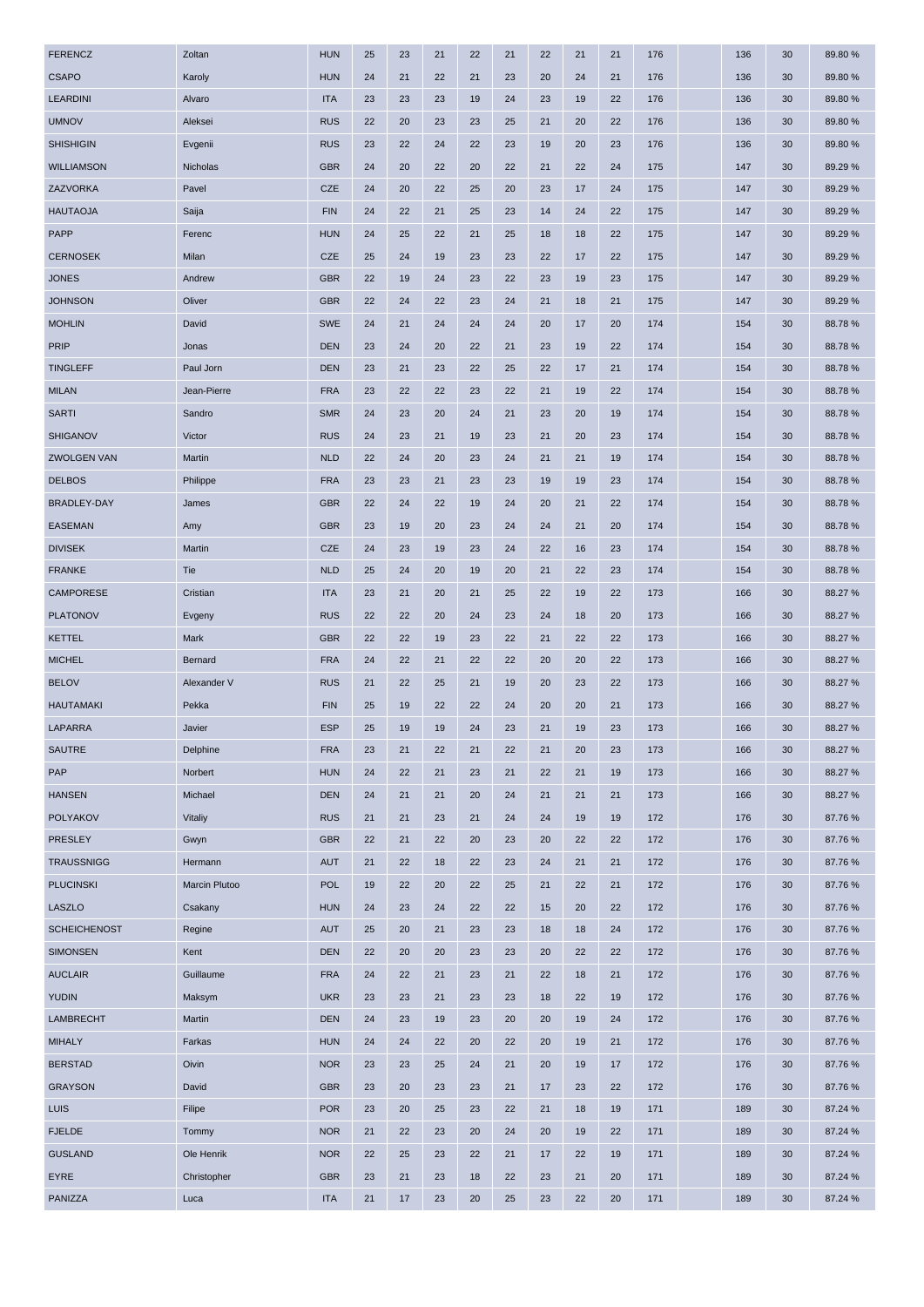| <b>JARECKI</b>       | Jacek             | <b>POL</b> | 22       | 24       | 23       | 23       | 23 | 19 | 16       | 21       | 171        | 189 | 30 | 87.24 % |
|----------------------|-------------------|------------|----------|----------|----------|----------|----|----|----------|----------|------------|-----|----|---------|
| <b>POKRZYWKA</b>     | Pan Pawel         | <b>POL</b> | 22       | 19       | 24       | 19       | 22 | 22 | 18       | 25       | 171        | 189 | 30 | 87.24 % |
| <b>HAGLUND</b>       | Peter             | <b>SWE</b> | 21       | 22       | 21       | 23       | 23 | 21 | 17       | 22       | 170        | 196 | 30 | 86.73%  |
| <b>IGALY</b>         | Diana             | <b>HUN</b> | 21       | 21       | 22       | 19       | 24 | 21 | 20       | 22       | 170        | 196 | 30 | 86.73%  |
| <b>PETROV</b>        | Vladimir          | <b>RUS</b> | 22       | 21       | 24       | 22       | 20 | 20 | 22       | 19       | 170        | 196 | 30 | 86.73%  |
| <b>HANSEN</b>        | Henrik            | <b>DEN</b> | 24       | 19       | 24       | 23       | 20 | 17 | 23       | 20       | 170        | 196 | 30 | 86.73%  |
| <b>DIVISEK</b>       | Martin Jr         | <b>CZE</b> | 25       | 20       | 23       | 18       | 20 | 21 | 22       | 21       | 170        | 196 | 30 | 86.73%  |
| ZAMBONI              | Giovanni          | <b>ITA</b> | 25       | 22       | 21       | 22       | 24 | 22 | 13       | 21       | 170        | 196 | 30 | 86.73%  |
| ARZUMANOV            | Anatoliy          | <b>RUS</b> | 21       | 24       | 19       | 20       | 22 | 20 | 24       | 20       | 170        | 196 | 30 | 86.73%  |
| <b>GUSTAVSSON</b>    | Per               | <b>SWE</b> | 21       | 20       | 24       | 23       | 18 | 23 | 19       | 22       | 170        | 196 | 30 | 86.73%  |
| <b>TERKELSEN</b>     | Peter             | <b>DEN</b> | 24       | 21       | 17       | 20       | 22 | 24 | 20       | 22       | 170        | 196 | 30 | 86.73%  |
| <b>TOTH</b>          | Emil              | <b>HUN</b> | 24       | 23       | 22       | 18       | 20 | 20 | 21       | 22       | 170        | 196 | 30 | 86.73%  |
| <b>BUTTAZONI</b>     | Manfred           | <b>AUT</b> | 23       | 24       | 22       | 23       | 21 | 16 | 19       | 22       | 170        | 196 | 30 | 86.73%  |
| <b>ACCAPUTO</b>      | Nello             | <b>BEL</b> | 23       | 21       | 19       | 24       | 20 | 21 | 20       | 21       | 169        | 207 | 30 | 86.22 % |
| <b>FEHER</b>         | Peter             | <b>HUN</b> | 23       | 17       | 23       | 19       | 23 | 21 | 20       | 23       | 169        | 207 | 30 | 86.22 % |
| <b>KURTI</b>         | Istvan            | <b>HUN</b> | 23       | 20       | 21       | 19       | 24 | 21 | 17       | 24       | 169        | 207 | 30 | 86.22 % |
| <b>KYNTAJA</b>       | Timo              | <b>FIN</b> | 22       | 22       | 21       | 22       | 24 | 20 | 18       | 20       | 169        | 207 | 30 | 86.22 % |
| <b>ALMEIDA LOPES</b> | Orlando Filipe    | <b>POR</b> | 23       | 21       | 23       | 24       | 19 | 21 | 19       | 19       | 169        | 207 | 30 | 86.22 % |
| <b>DOBOS</b>         | Joseph            | <b>HUN</b> | 24       | 21       | 25       | 22       | 21 | 19 | 17       | 20       | 169        | 207 | 30 | 86.22 % |
| <b>GABOR</b>         | Lorinc            | <b>HUN</b> | 22       | 24       | 20       | 17       | 22 | 19 | 24       | 21       | 169        | 207 | 30 | 86.22%  |
| <b>ISARYK</b>        | Sergij            | <b>UKR</b> | 21       | 22       | 23       | 22       | 23 | 19 | 19       | 20       | 169        | 207 | 30 | 86.22 % |
| <b>STENBERG</b>      | Anna              | <b>DEN</b> | 22       | 22       | 20       | 22       | 20 | 18 | 25       | 20       | 169        | 207 | 30 | 86.22%  |
| <b>MELBERG</b>       | Frode             | <b>NOR</b> | 19       | 22       | 23       | 22       | 22 | 21 | 19       | 21       | 169        | 207 | 30 | 86.22 % |
| <b>GERPE</b>         | Rosa Maria        | SUI        | 23       | 22       | 23       | 18       | 22 | 21 | 16       | 23       | 168        | 217 | 30 | 85.71 % |
| <b>PREMYSL</b>       | Cincera           | <b>CZE</b> | 23       | 25       | 18       | 23       | 22 | 17 | 22       | 18       | 168        | 217 | 30 | 85.71 % |
| <b>JUHASZ</b>        | Lenke             | <b>HUN</b> | 24       | 21       | 21       | 22       | 23 | 23 | 19       | 15       | 168        | 217 | 30 | 85.71 % |
| <b>MATEJU</b>        | Filip             | <b>CZE</b> | 22       | 25       | 22       | 22       | 22 | 19 | 18       | 18       | 168        | 217 | 30 | 85.71 % |
| <b>TUISKU</b>        | Esko              | <b>FIN</b> | 21       | 22       | 22       | 20       | 23 | 22 | 19       | 19       | 168        | 217 | 30 | 85.71 % |
| ALUSTIZA LARREA      | Adur              | <b>ESP</b> | 22       | 24       | 20       | 23       | 20 | 19 | 22       | 18       | 168        | 217 | 30 | 85.71 % |
| <b>SLOBODENYUK</b>   | Roma              | <b>UKR</b> | 21       | 22       | 19       | 21       | 19 | 21 | 22       | 23       | 168        | 217 | 30 | 85.71 % |
| <b>HAUTAOJA</b>      | Tomi              | <b>FIN</b> | 19       | 21       | 19       | 23       | 24 | 20 | 20       | 22       | 168        | 217 | 30 | 85.71%  |
| <b>TSUTSKOV</b>      | Oleksandr         | <b>UKR</b> | 23       | 23       | 19       | 20       | 20 | 24 | 22       | 17       | 168        | 217 | 30 | 85.71 % |
| <b>SANDOR</b>        | Adrienn           | <b>HUN</b> | 23       | 22       | 16       | 19       | 24 | 22 | 19       | 23       | 168        | 217 | 30 | 85.71 % |
| LEONARD              | Kevin             | <b>FRA</b> | 25       | 21       | 19       | 23       | 21 | 21 | 16       | 21       | 167        | 227 | 30 | 85.20%  |
| <b>GRINDER</b>       | <b>Trond Arne</b> | <b>NOR</b> | 23       | 22       | 23       | 24       | 22 | 17 | 19       | 17       | 167        | 227 | 30 | 85.20%  |
| LE GOFF              | Yann              | <b>FRA</b> | 23       | 21       | 19       | 20       | 22 | 20 | 20       | 22       | 167        | 227 | 30 | 85.20%  |
| <b>BONE</b>          | Jeff              | <b>GBR</b> | 23       | 24       | 21       | 22       | 22 | 17 | 20       | 18       | 167        | 227 | 30 | 85.20%  |
| <b>JUKNEVICIUS</b>   | Gintaras          | LTU        | 21       | 19       | 23       | 19       | 22 | 20 | 21       | 22       | 167        | 227 | 30 | 85.20 % |
| <b>TOMA</b>          | Stanislav         | <b>CZE</b> | 24       | 23       | 16       | 22       | 23 | 19 | 20       | 20       | 167        | 227 | 30 | 85.20%  |
| <b>HORVATH</b>       | Jozef             | <b>SVK</b> | 22       | 23       | 23       | 20       | 21 | 22 | 16       | 20       | 167        | 227 | 30 | 85.20 % |
| <b>BURCHARDT</b>     | Svend             | <b>DEN</b> | 24       | 23       | 17       | 24       | 20 | 21 | 19       | 19       | 167        | 227 | 30 | 85.20 % |
| <b>CSONTOS</b>       | Domotor           | <b>HUN</b> | 25       | 19       | 17       | 19       | 25 | 23 | 20       | 19       | 167        | 227 | 30 | 85.20%  |
| <b>BIGUS</b>         | Kostiantyn        | <b>UKR</b> | 21       | 21       | 23       | 21       | 20 | 21 | 21       | 19       | 167        | 227 | 30 | 85.20%  |
| <b>HANSEN</b>        | <b>Steen</b>      | <b>DEN</b> | 19       | 23       | 21       | 19       | 24 | 22 | 18       | 21       | 167        | 227 | 30 | 85.20%  |
| <b>MEKSRUNAS</b>     | Vidunas           | LTU        | 22       | 20       | 23       | 20       | 24 | 21 | 19       | 18       | 167        | 227 | 30 | 85.20 % |
| <b>MALAKAUSKAS</b>   | Giedrius          | LTU        |          |          |          |          | 23 | 22 |          |          |            | 227 | 30 | 85.20%  |
| <b>SKELE</b>         | Edgars            | LAT        | 24<br>23 | 21<br>23 | 18<br>18 | 21<br>24 | 22 | 19 | 19<br>18 | 19<br>20 | 167<br>167 | 227 | 30 | 85.20%  |
|                      |                   |            |          |          |          |          |    |    |          |          |            |     |    |         |
| <b>JENSEN</b>        | Bo Gehl           | <b>DEN</b> | 21       | 22       | 22       | 24       | 19 | 21 | 20       | 18       | 167        | 227 | 30 | 85.20%  |
| <b>VOS</b>           | Joris             | <b>NLD</b> | 25       | 20       | 22       | 18       | 22 | 19 | 19       | 21       | 166        | 242 | 30 | 84.69%  |
| <b>VETROV</b>        | Alexander         | <b>RUS</b> | 23       | 24       | 19       | 22       | 22 | 16 | 18       | 22       | 166        | 242 | 30 | 84.69%  |
| <b>HERTL</b>         | Rastislav         | <b>SVK</b> | 18       | 20       | 22       | 23       | 23 | 23 | 19       | 18       | 166        | 242 | 30 | 84.69%  |
| <b>LOYEN</b>         | Jean Francois     | <b>FRA</b> | 22       | 22       | 21       | 21       | 17 | 20 | 21       | 22       | 166        | 242 | 30 | 84.69%  |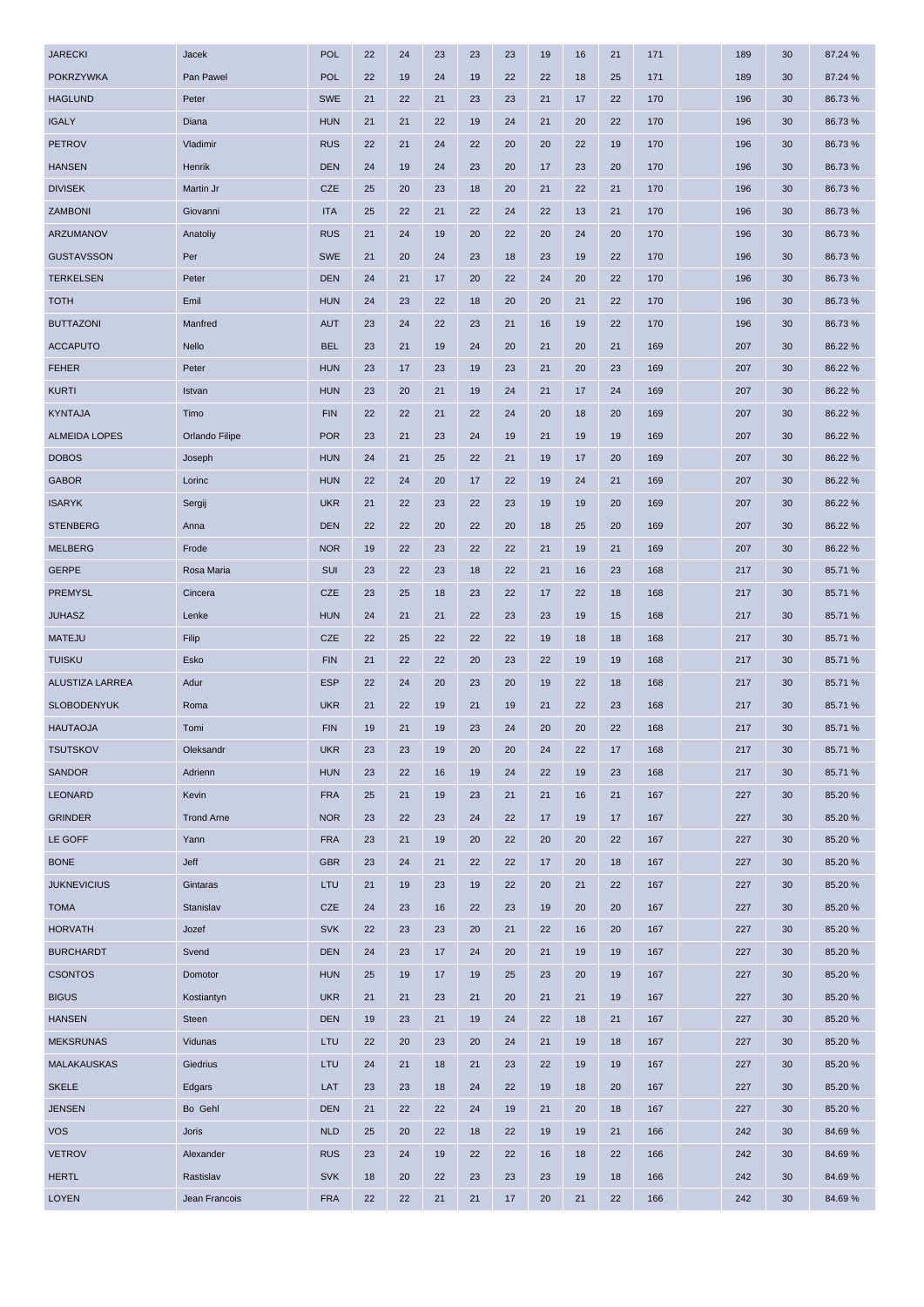| JADE                 | Sussie      | <b>DEN</b> | 20 | 21 | 22   | 25 | 23 | 19 | 20 | 16 | 166 | 242 | 30 | 84.69%  |
|----------------------|-------------|------------|----|----|------|----|----|----|----|----|-----|-----|----|---------|
| <b>BAKIEV</b>        | Tagir       | <b>RUS</b> | 20 | 20 | 19   | 24 | 22 | 21 | 19 | 21 | 166 | 242 | 30 | 84.69%  |
| <b>PAUPERIS</b>      | Santoss     | LAT        | 23 | 23 | 20   | 21 | 21 | 21 | 16 | 21 | 166 | 242 | 30 | 84.69%  |
| <b>REYNA</b>         | Alain       | SUI        | 23 | 21 | 22   | 23 | 22 | 19 | 17 | 19 | 166 | 242 | 30 | 84.69%  |
| <b>HERTL</b>         | Igor        | <b>SVK</b> | 23 | 19 | 22   | 20 | 21 | 23 | 18 | 20 | 166 | 242 | 30 | 84.69%  |
| <b>SMITH</b>         | Louise      | <b>GBR</b> | 23 | 22 | 17   | 19 | 23 | 23 | 19 | 20 | 166 | 242 | 30 | 84.69%  |
| <b>DORGAMBIDE</b>    | Andre       | <b>FRA</b> | 22 | 22 | 21   | 21 | 21 | 19 | 18 | 22 | 166 | 242 | 30 | 84.69%  |
| <b>VILERTS</b>       | Daynis      | <b>RUS</b> | 24 | 22 | 20   | 22 | 20 | 20 | 18 | 19 | 165 | 253 | 30 | 84.18%  |
| <b>RUTKAI</b>        | Zoltan      | <b>HUN</b> | 25 | 21 | 22   | 23 | 22 | 18 | 17 | 17 | 165 | 253 | 30 | 84.18%  |
| <b>POUTIAINEN</b>    | Markku      | <b>FIN</b> | 25 | 22 | 21   | 17 | 19 | 21 | 20 | 20 | 165 | 253 | 30 | 84.18%  |
| <b>TAKACS</b>        | Tamas       | <b>HUN</b> | 21 | 24 | 19   | 18 | 22 | 23 | 17 | 21 | 165 | 253 | 30 | 84.18%  |
| <b>GIARDI</b>        | Denis       | <b>SMR</b> | 24 | 20 | 22   | 17 | 21 | 20 | 19 | 22 | 165 | 253 | 30 | 84.18%  |
| <b>DAVYDIUK</b>      | Mykhailo    | <b>UKR</b> | 21 | 23 | 19   | 24 | 21 | 20 | 18 | 19 | 165 | 253 | 30 | 84.18%  |
| <b>MORTENSEN</b>     | Tommy       | <b>DEN</b> | 23 | 16 | 25   | 20 | 24 | 19 | 18 | 20 | 165 | 253 | 30 | 84.18%  |
| <b>CSOKE</b>         | Zoltan      | <b>HUN</b> | 22 | 22 | 21   | 21 | 20 | 20 | 19 | 20 | 165 | 253 | 30 | 84.18%  |
| <b>HAIGH</b>         | Frank       | <b>GBR</b> | 24 | 24 | 21   | 20 | 21 | 15 | 18 | 22 | 165 | 253 | 30 | 84.18%  |
| <b>SUSHKO</b>        | Demyan      | <b>UKR</b> | 22 | 21 | 19   | 20 | 22 | 22 | 21 | 18 | 165 | 253 | 30 | 84.18%  |
| SHUPLYAKOV           | Andrey      | <b>RUS</b> | 23 | 22 | 22   | 20 | 19 | 22 | 21 | 16 | 165 | 253 | 30 | 84.18%  |
| <b>BONNEGOLT</b>     | Vidar       | <b>NOR</b> | 24 | 20 | 20   | 19 | 20 | 24 | 16 | 22 | 165 | 253 | 30 | 84.18%  |
| <b>COSTA</b>         | Christian   | <b>SMR</b> | 25 | 23 | 22   | 22 | 21 | 20 | 15 | 17 | 165 | 253 | 30 | 84.18%  |
| <b>BERNATH</b>       | Jozsef      | <b>HUN</b> | 24 | 20 | 17   | 22 | 23 | 23 | 19 | 17 | 165 | 253 | 30 | 84.18%  |
| <b>MAMMADOV</b>      | Samir       | AZE        | 23 | 17 | 19   | 18 | 25 | 20 | 21 | 21 | 164 | 267 | 30 | 83.67%  |
| <b>CSABA</b>         | Katona      | <b>HUN</b> | 21 | 23 | 19   | 24 | 21 | 20 | 18 | 18 | 164 | 267 | 30 | 83.67%  |
| <b>LAGERBON</b>      | Gustav      | <b>DEN</b> | 25 | 20 | 17   | 23 | 21 | 17 | 23 | 18 | 164 | 267 | 30 | 83.67 % |
| <b>DYTKOWSKI</b>     | Przemyslaw  | POL        | 24 | 22 | 22   | 20 | 22 | 22 | 16 | 16 | 164 | 267 | 30 | 83.67%  |
| <b>IGNATOV</b>       | Oleg        | <b>RUS</b> | 23 | 20 | 22   | 22 | 21 | 14 | 21 | 21 | 164 | 267 | 30 | 83.67%  |
| <b>ALEKSEEV</b>      | Vasiliy     | <b>RUS</b> | 24 | 20 | 22   | 16 | 19 | 19 | 21 | 22 | 163 | 272 | 30 | 83.16%  |
| <b>CSERNUS</b>       | Zsolt       | <b>HUN</b> | 20 | 23 | 21   | 20 | 23 | 22 | 17 | 17 | 163 | 272 | 30 | 83.16%  |
| <b>BUCSKO</b>        | Mihaly      | <b>HUN</b> | 21 | 19 | 21   | 22 | 21 | 22 | 16 | 21 | 163 | 272 | 30 | 83.16%  |
| <b>BOLSAKOVAS</b>    | Erikas      | LTU        | 20 | 21 | 20   | 19 | 23 | 19 | 20 | 21 | 163 | 272 | 30 | 83.16%  |
| <b>KASIMOV</b>       | Ruslan      | <b>RUS</b> | 22 | 20 | 23   | 21 | 23 | 21 | 12 | 21 | 163 | 272 | 30 | 83.16%  |
| <b>GRAYSON</b>       | Linda       | <b>GBR</b> | 23 | 22 | 18   | 21 | 20 | 17 | 18 | 24 | 163 | 272 | 30 | 83.16%  |
| <b>BUKSA</b>         | Jan         | CZE        | 22 | 25 | $17$ | 21 | 21 | 22 | 14 | 21 | 163 | 272 | 30 | 83.16%  |
| <b>KOKIN</b>         | Alexander   | <b>RUS</b> | 24 | 19 | 23   | 19 | 20 | 20 | 18 | 20 | 163 | 272 | 30 | 83.16%  |
| <b>TAKACS</b>        | Lorinc      | <b>HUN</b> | 25 | 22 | 18   | 18 | 23 | 23 | 13 | 21 | 163 | 272 | 30 | 83.16%  |
| <b>JENSEN</b>        | Klaus       | <b>DEN</b> | 23 | 23 | 21   | 17 | 22 | 21 | 20 | 16 | 163 | 272 | 30 | 83.16%  |
| <b>TANUM</b>         | Eirik       | <b>NOR</b> | 22 | 21 | 20   | 23 | 19 | 24 | 18 | 15 | 162 | 282 | 30 | 82.65%  |
| <b>OLA</b>           | Svensson    | <b>SWE</b> | 18 | 20 | 22   | 21 | 20 | 20 | 22 | 19 | 162 | 282 | 30 | 82.65 % |
| <b>DENNIS</b>        | Christopher | <b>GBR</b> | 22 | 18 | 22   | 21 | 18 | 21 | 18 | 22 | 162 | 282 | 30 | 82.65%  |
| <b>MOROZOVA</b>      | Yulia       | <b>UKR</b> | 23 | 20 | 18   | 21 | 17 | 20 | 22 | 20 | 161 | 285 | 30 | 82.14%  |
| <b>KIRALY</b>        | Attila      | <b>HUN</b> | 22 | 20 | 20   | 21 | 21 | 17 | 16 | 24 | 161 | 285 | 30 | 82.14 % |
| <b>DEMCHYSHEN</b>    | Mykhaylo    | <b>UKR</b> | 19 | 22 | 23   | 22 | 22 | 15 | 20 | 18 | 161 | 285 | 30 | 82.14 % |
| <b>AKSENOV</b>       | Ivan        | <b>RUS</b> | 23 | 20 | 19   | 22 | 19 | 22 | 20 | 16 | 161 | 285 | 30 | 82.14%  |
| <b>RASULOV</b>       | Elmar       | AZE        | 22 | 21 | 23   | 20 | 20 | 20 | 18 | 17 | 161 | 285 | 30 | 82.14 % |
| <b>KRYZHANOVSKIY</b> | Viktor      | <b>UKR</b> | 22 | 19 | 22   | 20 | 21 | 18 | 18 | 21 | 161 | 285 | 30 | 82.14%  |
| <b>PALO</b>          | Petri       | <b>FIN</b> | 22 | 22 | 25   | 23 | 18 | 19 | 15 | 17 | 161 | 285 | 30 | 82.14 % |
| MATSABERIDZE         | Ketevan     | <b>RUS</b> | 20 | 21 | 19   | 21 | 22 | 21 | 21 | 16 | 161 | 285 | 30 | 82.14 % |
| PRASCHL-BICHLER      | Angelika    | <b>AUT</b> | 23 | 20 | 21   | 21 | 23 | 20 | 16 | 17 | 161 | 285 | 30 | 82.14%  |
| <b>FREITHOFNIG</b>   | Georg       | <b>AUT</b> | 24 | 21 | 21   | 21 | 18 | 15 | 21 | 19 | 160 | 294 | 30 | 81.63%  |
| <b>MCKENNA</b>       | Helen       | <b>GBR</b> | 23 | 19 | 21   | 20 | 22 | 15 | 19 | 21 | 160 | 294 | 30 | 81.63%  |
| <b>VEIT</b>          | Franz       | <b>AUT</b> | 20 | 18 | 19   | 19 | 21 | 21 | 21 | 21 | 160 | 294 | 30 | 81.63%  |
| OSTERGAARD           | Louise      | <b>DEN</b> | 22 | 21 | 20   | 21 | 18 | 21 | 19 | 18 | 160 | 294 | 30 | 81.63%  |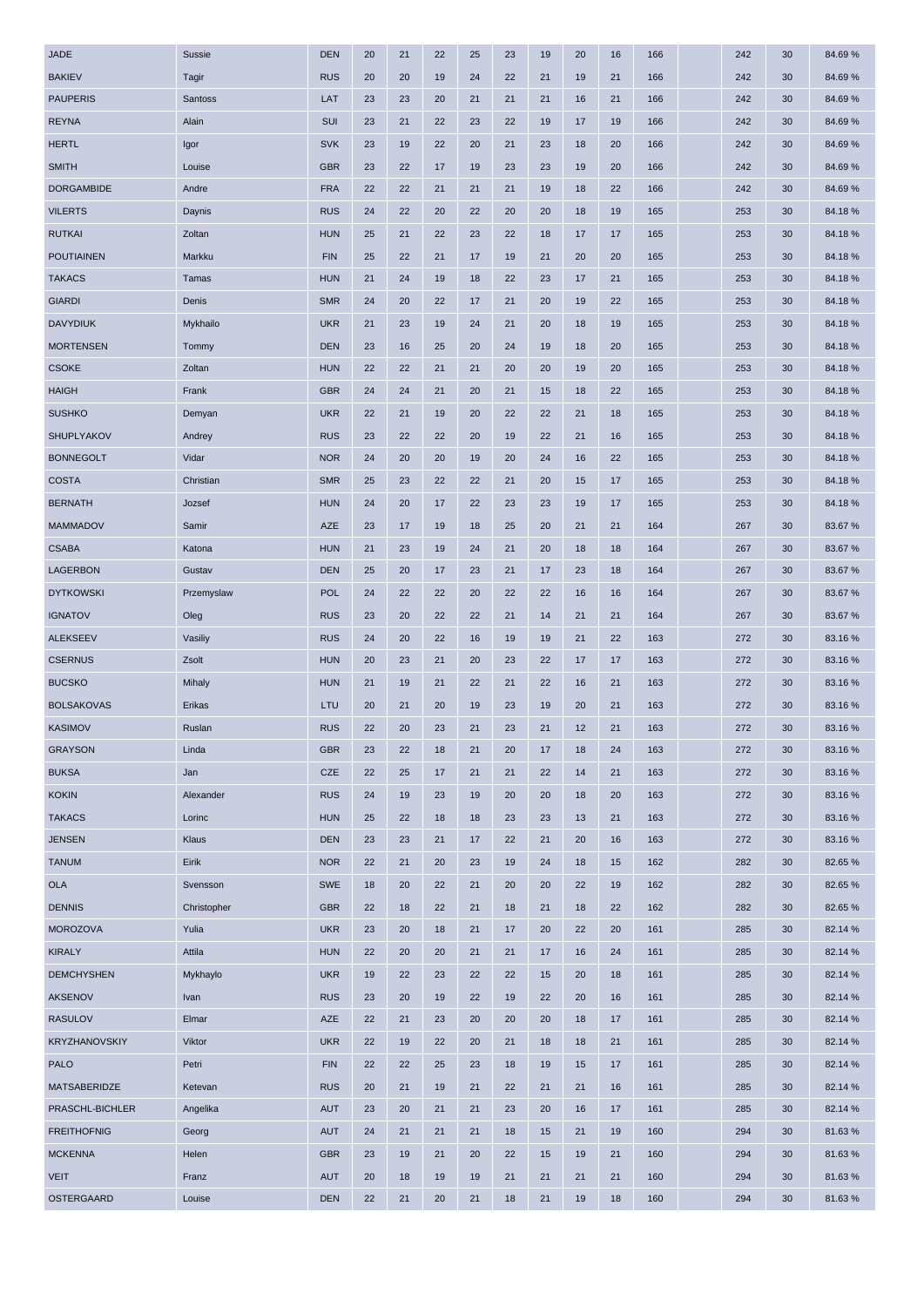| <b>JUSKEVICS</b>   | Edmunds          | LAT        | 22 | 21 | 18 | 19 | 22          | 19 | 18        | 21 | 160 | 294 | 30 | 81.63%  |
|--------------------|------------------|------------|----|----|----|----|-------------|----|-----------|----|-----|-----|----|---------|
| <b>EYRE</b>        | Denise           | <b>FRA</b> | 20 | 19 | 20 | 21 | 22          | 22 | 17        | 19 | 160 | 294 | 30 | 81.63%  |
| <b>MACSEK</b>      | Lajos            | <b>HUN</b> | 21 | 18 | 19 | 21 | 23          | 17 | 21        | 20 | 160 | 294 | 30 | 81.63%  |
| <b>MORGUN</b>      | Maria            | <b>RUS</b> | 18 | 18 | 22 | 20 | 24          | 16 | 20        | 22 | 160 | 294 | 30 | 81.63%  |
| <b>BELIAIEV</b>    | Vasyl            | <b>UKR</b> | 21 | 22 | 21 | 22 | 19          | 21 | 18        | 16 | 160 | 294 | 30 | 81.63%  |
| MAKODZEBA          | Oleg             | <b>UKR</b> | 23 | 22 | 22 | 21 | 20          | 17 | 18        | 17 | 160 | 294 | 30 | 81.63%  |
| <b>KOZHUKHAR</b>   | Oleksandr        | <b>UKR</b> | 24 | 19 | 20 | 21 | 19          | 18 | 18        | 21 | 160 | 294 | 30 | 81.63%  |
| <b>LOSONCZI</b>    | Zoltan           | <b>ROU</b> | 23 | 21 | 20 | 19 | 24          | 17 | 17        | 19 | 160 | 294 | 30 | 81.63%  |
| <b>ATTARDO</b>     | Diego            | <b>ITA</b> | 24 | 25 | 22 | 22 | $\mathbf 0$ | 22 | 23        | 22 | 160 | 294 | 30 | 81.63%  |
| <b>SAVICKAS</b>    | Saulius          | LTU        | 21 | 21 | 19 | 23 | 24          | 16 | 16        | 19 | 159 | 307 | 30 | 81.12%  |
| <b>TOTH</b>        | Peter            | <b>HUN</b> | 23 | 18 | 21 | 24 | 22          | 20 | 11        | 20 | 159 | 307 | 30 | 81.12%  |
| <b>PIROGOVA</b>    | Tatiana          | <b>RUS</b> | 20 | 20 | 18 | 20 | 24          | 17 | 19        | 21 | 159 | 307 | 30 | 81.12%  |
| <b>RASSOMAKHIN</b> | Alexandr         | <b>RUS</b> | 22 | 20 | 23 | 19 | 19          | 22 | 17        | 17 | 159 | 307 | 30 | 81.12%  |
| <b>DEMCHYSHEN</b>  | Maksim           | <b>UKR</b> | 20 | 21 | 21 | 22 | 17          | 20 | 19        | 19 | 159 | 307 | 30 | 81.12%  |
| <b>KADLOK</b>      | Nandor           | <b>HUN</b> | 18 | 19 | 19 | 23 | 22          | 20 | 19        | 19 | 159 | 307 | 30 | 81.12%  |
| <b>FERET</b>       | Serge            | <b>FRA</b> | 22 | 23 | 21 | 22 | 19          | 17 | 16        | 19 | 159 | 307 | 30 | 81.12%  |
| <b>HOFFMANN</b>    | Jan Francois     | <b>NOR</b> | 24 | 22 | 21 | 21 | 22          | 15 | 15        | 19 | 159 | 307 | 30 | 81.12%  |
| <b>SZABO</b>       | Janos            | <b>HUN</b> | 20 | 18 | 19 | 23 | 23          | 18 | 17        | 20 | 158 | 315 | 30 | 80.61%  |
| <b>JUNKUNCZ</b>    | Jozsef           | <b>HUN</b> | 24 | 21 | 19 | 22 | 19          | 17 | 16        | 20 | 158 | 315 | 30 | 80.61%  |
| <b>PEARSE</b>      | Alan             | <b>GBR</b> | 21 | 18 | 15 | 22 | 23          | 19 | 18        | 22 | 158 | 315 | 30 | 80.61%  |
| <b>SOKOLA</b>      | <b>Bronislav</b> | <b>CZE</b> | 23 | 17 | 19 | 18 | 22          | 21 | 19        | 19 | 158 | 315 | 30 | 80.61%  |
| <b>SHIGANOV</b>    | Nikita           | <b>RUS</b> | 18 | 19 | 21 | 23 | 19          | 20 | 17        | 21 | 158 | 315 | 30 | 80.61%  |
| <b>SMITH</b>       | Keith            | <b>GBR</b> | 16 | 25 | 21 | 21 | 18          | 19 | 19        | 19 | 158 | 315 | 30 | 80.61%  |
| <b>JENSEN</b>      | Marcus Bent      | <b>DEN</b> | 20 | 17 | 20 | 22 | 22          | 18 | 18        | 20 | 157 | 321 | 30 | 80.10%  |
| SEVOSTYANOV        | Aleksander       | <b>RUS</b> | 19 | 18 | 19 | 25 | 21          | 19 | 22        | 14 | 157 | 321 | 30 | 80.10%  |
| <b>WINTHER</b>     | <b>Bent</b>      | <b>DEN</b> | 20 | 22 | 20 | 20 | 21          | 19 | 15        | 19 | 156 | 323 | 30 | 79.59 % |
| <b>GULLSTRAND</b>  | Annelie          | <b>SWE</b> | 24 | 17 | 19 | 21 | 21          | 16 | 19        | 19 | 156 | 323 | 30 | 79.59 % |
| <b>SEYIDOV</b>     | Tavakkul         | AZE        | 22 | 15 | 19 | 21 | 18          | 21 | 19        | 21 | 156 | 323 | 30 | 79.59 % |
| <b>SZABO</b>       | Zoltan           | <b>HUN</b> | 22 | 20 | 17 | 24 | 19          | 15 | 18        | 21 | 156 | 323 | 30 | 79.59 % |
| LANGDAHL           | Torben           | <b>DEN</b> | 22 | 18 | 19 | 20 | 23          | 18 | 18        | 18 | 156 | 323 | 30 | 79.59 % |
| <b>MOREA</b>       | Marco            | <b>ITA</b> | 23 | 23 | 18 | 22 | 24          | 24 | $\pmb{0}$ | 22 | 156 | 323 | 30 | 79.59 % |
| <b>BREAN</b>       | Yann             | <b>FRA</b> | 24 | 21 | 16 | 20 | 21          | 18 | 19        | 17 | 156 | 323 | 30 | 79.59 % |
| <b>ATKINSON</b>    | Christine        | <b>GBR</b> | 22 | 23 | 19 | 17 | 21          | 13 | 18        | 22 | 155 | 330 | 30 | 79.08%  |
| <b>KOLEVATOV</b>   | Mikhail          | <b>RUS</b> | 21 | 19 | 22 | 21 | 18          | 20 | 17        | 17 | 155 | 330 | 30 | 79.08%  |
| <b>IVERSEN</b>     | Torben           | <b>DEN</b> | 19 | 22 | 18 | 23 | 20          | 16 | 19        | 18 | 155 | 330 | 30 | 79.08%  |
| <b>SIPOS</b>       | Peter            | <b>HUN</b> | 24 | 21 | 17 | 16 | 20          | 19 | 16        | 22 | 155 | 330 | 30 | 79.08%  |
| LYCZYKOWSKA        | Aleksandra       | <b>POL</b> | 21 | 19 | 19 | 17 | 23          | 19 | 18        | 19 | 155 | 330 | 30 | 79.08%  |
| <b>RADU</b>        | Flaviu Bogdan    | <b>ROU</b> | 23 | 20 | 13 | 19 | 22          | 21 | 18        | 19 | 155 | 330 | 30 | 79.08%  |
| <b>MOLGAARD</b>    | Morten           | <b>DEN</b> | 22 | 22 | 20 | 19 | 21          | 19 | 12        | 20 | 155 | 330 | 30 | 79.08%  |
| <b>ROSIER</b>      | Francoise        | <b>FRA</b> | 20 | 21 | 16 | 19 | 20          | 19 | 20        | 20 | 155 | 330 | 30 | 79.08%  |
| <b>WIERYCHO</b>    | Michal           | <b>POL</b> | 19 | 19 | 21 | 22 | 21          | 17 | 20        | 16 | 155 | 330 | 30 | 79.08%  |
| <b>SKRIPEK</b>     | Vladimir         | <b>SVK</b> | 22 | 24 | 18 | 19 | 20          | 19 | 14        | 18 | 154 | 339 | 30 | 78.57 % |
| <b>BIRO</b>        | Gergely          | <b>HUN</b> | 21 | 20 | 20 | 20 | 24          | 17 | 15        | 17 | 154 | 339 | 30 | 78.57 % |
| <b>VITKA</b>       | Dainis           | LAT        | 22 | 21 | 19 | 16 | 21          | 14 | 18        | 23 | 154 | 339 | 30 | 78.57 % |
| <b>DYTKOWSKI</b>   | Piotr            | <b>POL</b> | 22 | 18 | 16 | 22 | 20          | 21 | 15        | 20 | 154 | 339 | 30 | 78.57 % |
| <b>JERI</b>        | Csaba            | <b>HUN</b> | 19 | 20 | 19 | 14 | 21          | 17 | 22        | 22 | 154 | 339 | 30 | 78.57 % |
| ALYABYEVA          | Elena            | <b>RUS</b> | 23 | 21 | 19 | 19 | 19          | 18 | 17        | 18 | 154 | 339 | 30 | 78.57 % |
| <b>SOUCHET</b>     | Ambroise         | <b>FRA</b> | 22 | 20 | 18 | 19 | 21          | 17 | 15        | 21 | 153 | 345 | 30 | 78.06%  |
| <b>VIE</b>         | Geir             | <b>NOR</b> | 23 | 21 | 21 | 23 | 25          | 19 | 0         | 21 | 153 | 345 | 30 | 78.06%  |
| <b>MIKHEEV</b>     | lurii            | <b>RUS</b> | 18 | 16 | 19 | 23 | 19          | 22 | 17        | 19 | 153 | 345 | 30 | 78.06 % |
| <b>IVERSEN</b>     | Ib               | <b>DEN</b> | 22 | 17 | 22 | 17 | 22          | 21 | 15        | 16 | 152 | 348 | 30 | 77.55 % |
| <b>KAMILOV</b>     | Damir            | <b>RUS</b> | 22 | 22 | 17 | 17 | 21          | 20 | 16        | 17 | 152 | 348 | 30 | 77.55 % |
|                    |                  |            |    |    |    |    |             |    |           |    |     |     |    |         |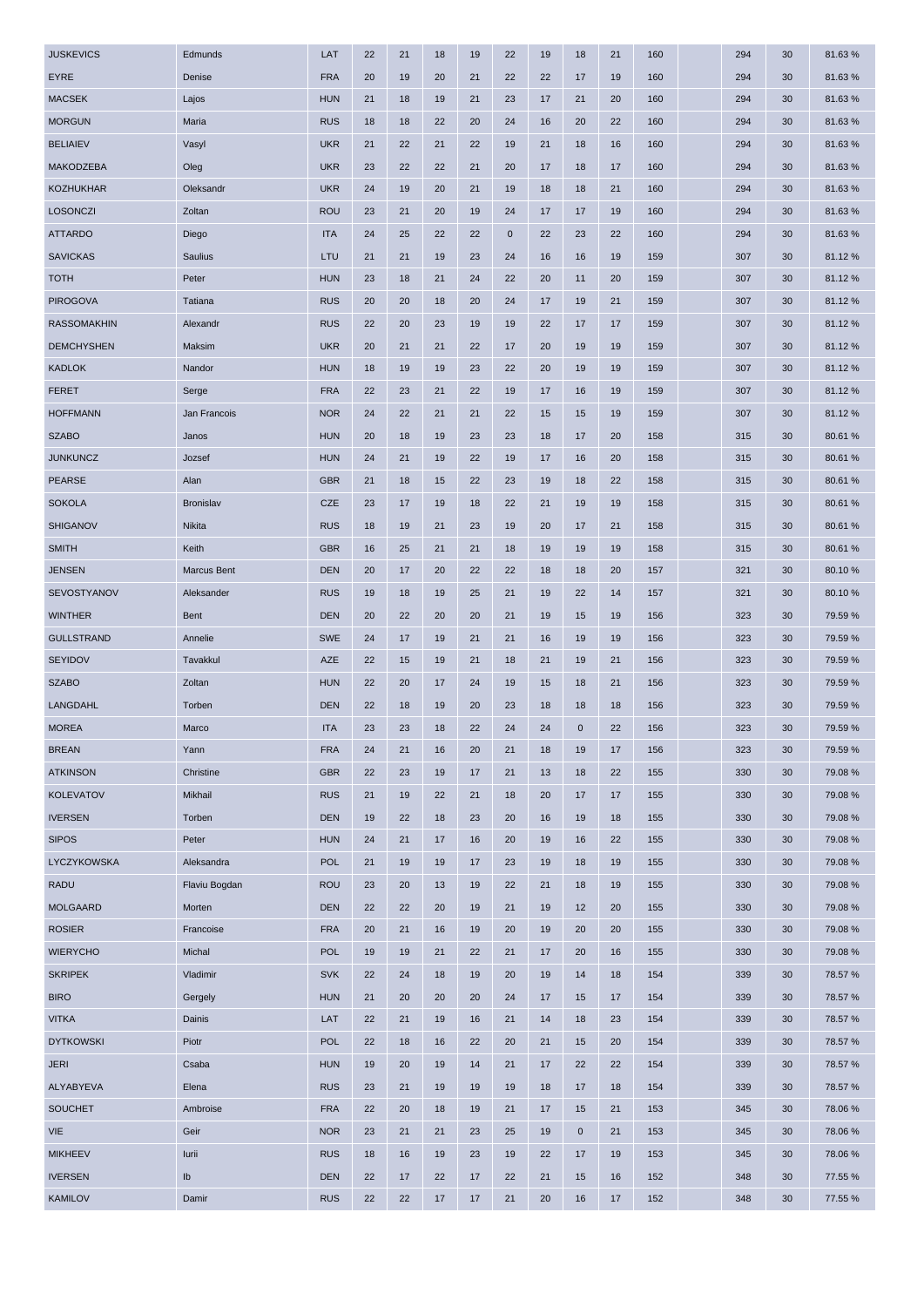| <b>HASANOV</b>        | Ibrahim       | AZE        | 23 | 16 | 21 | 17 | 21 | 22 | 18          | 14          | 152 | 348 | 30 | 77.55 % |
|-----------------------|---------------|------------|----|----|----|----|----|----|-------------|-------------|-----|-----|----|---------|
| VAKHRUSHEV            | Dmitriy       | <b>RUS</b> | 21 | 18 | 19 | 21 | 18 | 20 | 17          | 18          | 152 | 348 | 30 | 77.55 % |
| <b>MONTOWSKI</b>      | Hubert        | <b>POL</b> | 21 | 22 | 21 | 16 | 19 | 16 | 19          | 17          | 151 | 352 | 30 | 77.04 % |
| <b>SORENSEN</b>       | Christian     | <b>DEN</b> | 22 | 18 | 18 | 20 | 20 | 23 | 15          | 15          | 151 | 352 | 30 | 77.04 % |
| <b>DOBOS</b>          | Tamas         | <b>HUN</b> | 21 | 20 | 16 | 20 | 24 | 18 | 14          | 18          | 151 | 352 | 30 | 77.04 % |
| <b>HUDAK</b>          | Franz         | <b>AUT</b> | 24 | 18 | 23 | 17 | 21 | 18 | 15          | 15          | 151 | 352 | 30 | 77.04 % |
| <b>KORTEWEG</b>       | Jan Leen      | <b>NLD</b> | 22 | 20 | 16 | 25 | 20 | 16 | 15          | 16          | 150 | 356 | 30 | 76.53 % |
| <b>WAGGER</b>         | Franz         | <b>AUT</b> | 22 | 23 | 19 | 18 | 19 | 16 | 14          | 19          | 150 | 356 | 30 | 76.53 % |
| <b>AHMADLI</b>        | <b>Ilkin</b>  | AZE        | 23 | 19 | 24 | 18 | 16 | 21 | 15          | 14          | 150 | 356 | 30 | 76.53 % |
| <b>HORN</b>           | Richard       | <b>GBR</b> | 20 | 22 | 19 | 16 | 20 | 20 | 14          | 19          | 150 | 356 | 30 | 76.53 % |
| <b>KONYK</b>          | Ruslan        | <b>UKR</b> | 22 | 18 | 18 | 20 | 20 | 16 | 18          | 18          | 150 | 356 | 30 | 76.53 % |
| <b>DIVISEK</b>        | Tomas         | <b>CZE</b> | 21 | 18 | 20 | 23 | 18 | 16 | 17          | 17          | 150 | 356 | 30 | 76.53 % |
| <b>ANDERSEN</b>       | Jes Peter     | <b>DEN</b> | 22 | 23 | 17 | 15 | 22 | 14 | 17          | 20          | 150 | 356 | 30 | 76.53 % |
| <b>KARDOS</b>         | Zsolt         | <b>HUN</b> | 23 | 17 | 19 | 22 | 23 | 12 | 14          | 20          | 150 | 356 | 30 | 76.53 % |
| <b>HAAGEN</b>         | Rene          | <b>DEN</b> | 21 | 15 | 20 | 18 | 21 | 19 | 20          | 15          | 149 | 364 | 30 | 76.02%  |
| <b>MOLGAARD</b>       | <b>Bjarne</b> | <b>DEN</b> | 22 | 19 | 18 | 17 | 19 | 19 | 18          | 17          | 149 | 364 | 30 | 76.02 % |
| <b>SKAHJEM</b>        | Jan Gunnar    | <b>NOR</b> | 18 | 18 | 18 | 21 | 20 | 17 | 20          | 17          | 149 | 364 | 30 | 76.02%  |
| <b>ONISHCHENKO</b>    | Oleksandr     | <b>UKR</b> | 22 | 19 | 16 | 20 | 19 | 16 | 21          | 15          | 148 | 367 | 30 | 75.51 % |
| <b>POLYSCHUK</b>      | Ruslan        | <b>UKR</b> | 21 | 19 | 18 | 23 | 16 | 12 | 20          | 19          | 148 | 367 | 30 | 75.51 % |
| LEFEBVRE              | Stephen       | <b>FRA</b> | 25 | 20 | 19 | 20 | 16 | 20 | 15          | 13          | 148 | 367 | 30 | 75.51 % |
| <b>BILOUS</b>         | Volodymyr     | <b>UKR</b> | 18 | 20 | 22 | 17 | 22 | 16 | 16          | 16          | 147 | 370 | 30 | 75.00 % |
| <b>NAVROTSKYI</b>     | Anton         | <b>UKR</b> | 20 | 15 | 21 | 15 | 22 | 21 | 18          | 15          | 147 | 370 | 30 | 75.00 % |
| <b>KISELYER</b>       | Dmitry        | <b>RUS</b> | 24 | 17 | 16 | 18 | 19 | 20 | 16          | 17          | 147 | 370 | 30 | 75.00 % |
| <b>VANEK</b>          | Roman         | <b>CZE</b> | 18 | 23 | 20 | 17 | 22 | 15 | 17          | 15          | 147 | 370 | 30 | 75.00 % |
| QUBADOV               | Elkhan        | AZE        | 21 | 21 | 13 | 18 | 21 | 17 | 16          | 19          | 146 | 374 | 30 | 74.49%  |
| <b>GYORGY</b>         | Gajdacs       | <b>HUN</b> | 19 | 20 | 21 | 15 | 21 | 15 | 15          | 20          | 146 | 374 | 30 | 74.49%  |
| EL BACHO              | Tzozef        | <b>GRE</b> | 24 | 20 | 10 | 19 | 20 | 23 | 12          | 18          | 146 | 374 | 30 | 74.49 % |
| <b>SMITH</b>          | Hugh          | <b>GBR</b> | 23 | 17 | 16 | 16 | 21 | 15 | 18          | 20          | 146 | 374 | 30 | 74.49 % |
| <b>HORVATH</b>        | Norbert       | <b>SVK</b> | 21 | 20 | 16 | 15 | 20 | 21 | 17          | 16          | 146 | 374 | 30 | 74.49 % |
| <b>HACKL</b>          | lan           | <b>AUT</b> | 22 | 17 | 22 | 18 | 20 | 18 | 13          | 15          | 145 | 379 | 30 | 73.98%  |
| <b>MARSHALL</b>       | Caroline      | <b>GBR</b> | 16 | 16 | 20 | 20 | 21 | 16 | 20          | 16          | 145 | 379 | 30 | 73.98 % |
| MAKODZEBA             | Ygor          | <b>UKR</b> | 21 | 16 | 17 | 19 | 17 | 17 | 20          | 17          | 144 | 381 | 30 | 73.47 % |
| <b>HANSEN</b>         | Benny         | <b>DEN</b> | 21 | 13 | 13 | 22 | 21 | 20 | 17          | 17          | 144 | 381 | 30 | 73.47 % |
| <b>TIBBATTS</b>       | Pamela        | <b>GBR</b> | 20 | 20 | 17 | 19 | 20 | 13 | 17          | 18          | 144 | 381 | 30 | 73.47 % |
| <b>KURIACHYI</b>      | lurii         | <b>UKR</b> | 21 | 20 | 24 | 10 | 22 | 17 | 15          | 15          | 144 | 381 | 30 | 73.47 % |
| <b>PALINKAS</b>       | Jean Francois | <b>FRA</b> | 19 | 22 | 16 | 19 | 20 | 13 | 17          | 18          | 144 | 381 | 30 | 73.47 % |
| <b>NECHVOHLOD</b>     | Oleksandr     | <b>UKR</b> | 19 | 21 | 18 | 18 | 20 | 17 | 18          | 13          | 144 | 381 | 30 | 73.47 % |
| <b>OVESEN</b>         | Jan           | <b>DEN</b> | 15 | 19 | 18 | 20 | 21 | 16 | 15          | 20          | 144 | 381 | 30 | 73.47 % |
| <b>SIROTKIN</b>       | Vladimir      | <b>RUS</b> | 19 | 18 | 17 | 20 | 22 | 18 | 13          | 17          | 144 | 381 | 30 | 73.47 % |
| <b>JOHANNESEN</b>     | Arne          | <b>NOR</b> | 21 | 18 | 18 | 20 | 19 | 14 | 16          | 17          | 143 | 389 | 30 | 72.96 % |
| <b>CHABRIERES</b>     | Francois      | <b>FRA</b> | 21 | 19 | 17 | 18 | 19 | 15 | 19          | 15          | 143 | 389 | 30 | 72.96 % |
| <b>NAGEL</b>          | Rainis        | <b>EST</b> | 21 | 21 | 16 | 19 | 18 | 16 | 16          | 16          | 143 | 389 | 30 | 72.96 % |
| <b>DOBROZHINETSKY</b> | Edward        | <b>BLR</b> | 18 | 21 | 17 | 17 | 18 | 20 | 19          | 13          | 143 | 389 | 30 | 72.96 % |
| <b>SAVENKO</b>        | Igor          | <b>UKR</b> | 12 | 18 | 19 | 17 | 23 | 18 | 17          | 18          | 142 | 393 | 30 | 72.45 % |
| <b>BABICH</b>         | Andrey        | <b>RUS</b> | 19 | 21 | 17 | 19 | 18 | 18 | 16          | 14          | 142 | 393 | 30 | 72.45 % |
| <b>FULOP</b>          | Laszlo        | <b>HUN</b> | 20 | 23 | 18 | 19 | 13 | 17 | 16          | 16          | 142 | 393 | 30 | 72.45 % |
| <b>POULSEN</b>        | Kurt          | <b>DEN</b> | 19 | 15 | 14 | 16 | 23 | 21 | 15          | 18          | 141 | 396 | 30 | 71.94 % |
| <b>POKORNY</b>        | Igor          | <b>CZE</b> | 19 | 20 | 19 | 18 | 18 | 14 | 18          | 15          | 141 | 396 | 30 | 71.94 % |
| <b>PUTCKO</b>         | Evgenii       | <b>RUS</b> | 21 | 20 | 16 | 18 | 21 | 18 | 15          | 12          | 141 | 396 | 30 | 71.94 % |
| <b>THORROLD</b>       | Philip        | <b>GBR</b> | 24 | 24 | 23 | 24 | 23 | 23 | $\mathbf 0$ | $\mathbf 0$ | 141 | 396 | 30 | 71.94 % |
| LENGYEL               | Gyorgy        | <b>HUN</b> | 22 | 23 | 18 | 17 | 19 | 17 | 14          | 11          | 141 | 396 | 30 | 71.94 % |
| <b>WENGER</b>         | Jean          | SUI        | 19 | 18 | 18 | 20 | 16 | 21 | 17          | 11          | 140 | 401 | 30 | 71.43%  |
|                       |               |            |    |    |    |    |    |    |             |             |     |     |    |         |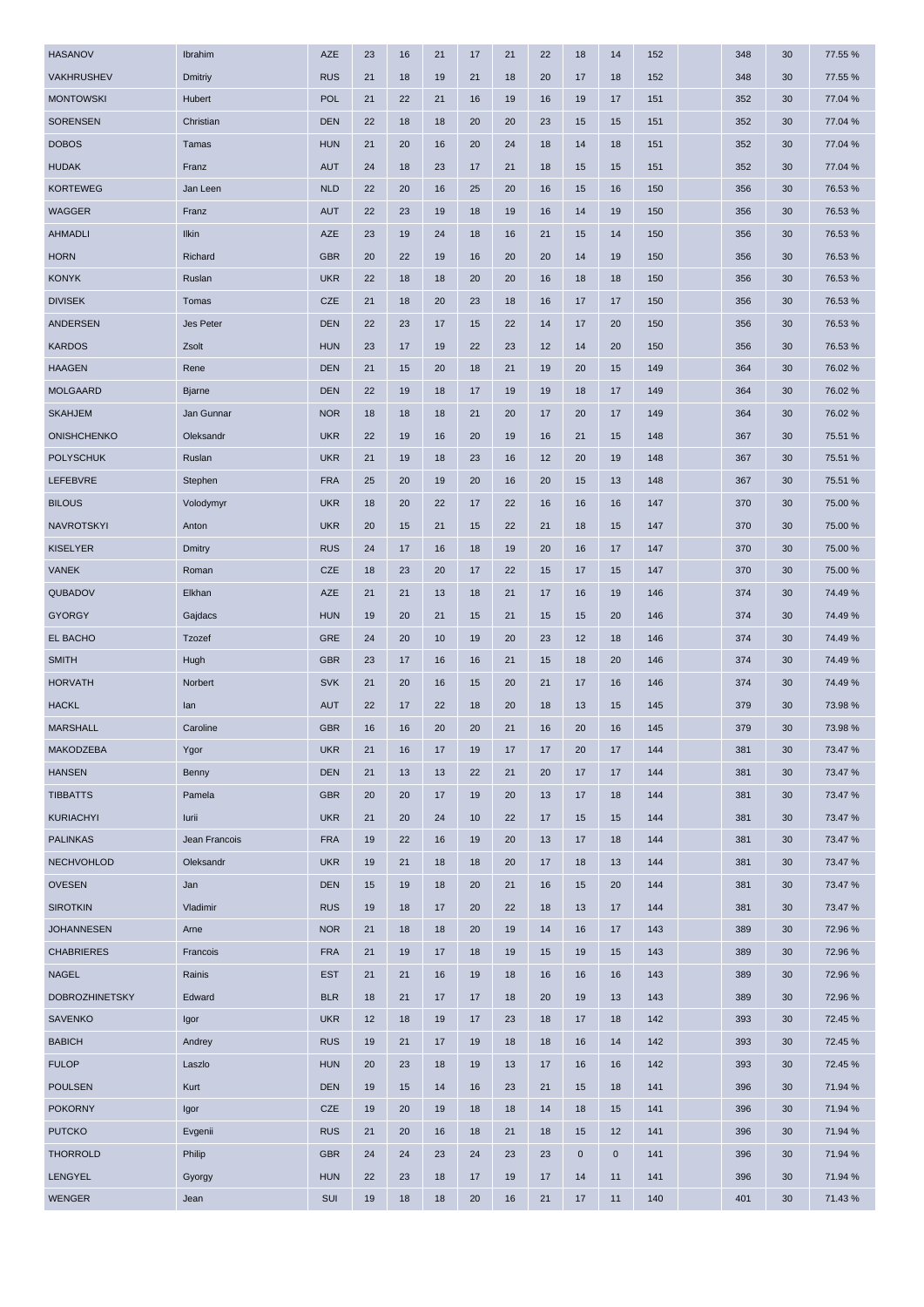| ALBUQUERQUE E      | Joao            | <b>POR</b> | 20          | 21             | 18          | 16          | 21          | 15          | 10               | 19                  | 140                 | 401 | 30 | 71.43%  |
|--------------------|-----------------|------------|-------------|----------------|-------------|-------------|-------------|-------------|------------------|---------------------|---------------------|-----|----|---------|
| <b>ESTRUP</b>      | <b>Niels</b>    | <b>DEN</b> | 22          | 23             | 17          | 17          | 18          | 14          | 13               | 16                  | 140                 | 401 | 30 | 71.43%  |
| <b>RISBJERG</b>    | Klaus           | <b>DEN</b> | 21          | 19             | 17          | 17          | 20          | 13          | 13               | 19                  | 139                 | 404 | 30 | 70.92 % |
| <b>BAIKOV</b>      | Aleksandr       | <b>RUS</b> | 20          | 20             | 14          | 18          | 20          | 14          | 14               | 19                  | 139                 | 404 | 30 | 70.92 % |
| SCHEPANOVSKYY      | <b>Borys</b>    | <b>UKR</b> | 18          | 18             | 13          | 17          | 21          | 21          | 14               | 17                  | 139                 | 404 | 30 | 70.92%  |
| <b>LUSKIN</b>      | Sergey          | <b>RUS</b> | 20          | 12             | 20          | 20          | 17          | 18          | 17               | 15                  | 139                 | 404 | 30 | 70.92%  |
| <b>SHEIDA</b>      | Dzmitry         | <b>BLR</b> | 19          | 18             | 19          | 17          | 20          | 16          | 13               | 17                  | 139                 | 404 | 30 | 70.92%  |
| ZSARNAY            | Istvan          | <b>HUN</b> | 22          | 17             | 13          | 15          | 17          | 15          | 19               | 21                  | 139                 | 404 | 30 | 70.92%  |
| <b>HAJDU</b>       | Jozsef          | <b>HUN</b> | 20          | 18             | 22          | 17          | 18          | 15          | 17               | 11                  | 138                 | 410 | 30 | 70.41 % |
| LANGDAHL           | Maiken Rass     | <b>DEN</b> | 20          | 17             | 21          | 18          | 17          | 20          | 10               | 15                  | 138                 | 410 | 30 | 70.41%  |
| <b>HANSEN</b>      | John            | <b>DEN</b> | 18          | 21             | 18          | 15          | 20          | 14          | 13               | 19                  | 138                 | 410 | 30 | 70.41 % |
| <b>LEONI</b>       | Jean-Francois   | <b>FRA</b> | 18          | 18             | 19          | 18          | 19          | 14          | 17               | 14                  | 137                 | 413 | 30 | 69.90 % |
| <b>SKRIPEK</b>     | Vladimir 1987   | <b>SVK</b> | 20          | 21             | 15          | 20          | 17          | 16          | 13               | 15                  | 137                 | 413 | 30 | 69.90 % |
| <b>POLYSCHUK</b>   | Ruslan Jun      | <b>UKR</b> | 22          | 18             | 20          | 17          | 21          | 13          | 14               | 12                  | 137                 | 413 | 30 | 69.90 % |
| <b>HARTKOPF</b>    | Torben          | <b>DEN</b> | 22          | 16             | 9           | 16          | 23          | 18          | 14               | 19                  | 137                 | 413 | 30 | 69.90 % |
| <b>CHRISTENSEN</b> | Thomas          | <b>DEN</b> | 20          | 19             | 17          | 20          | 21          | 16          | 11               | 13                  | 137                 | 413 | 30 | 69.90 % |
| <b>DEMJEN</b>      | Andras          | <b>HUN</b> | 22          | 18             | 21          | 17          | 21          | 15          | 11               | 12                  | 137                 | 413 | 30 | 69.90 % |
| <b>BUYVIDOVICH</b> | Sergey          | <b>RUS</b> | 20          | 21             | 16          | 13          | 17          | 13          | 19               | 16                  | 135                 | 419 | 30 | 68.88%  |
| <b>IURIN</b>       | Sergey          | <b>RUS</b> | 20          | 18             | 18          | 21          | 18          | 13          | 14               | 13                  | 135                 | 419 | 30 | 68.88%  |
| <b>MAMMADOV</b>    | Salahaddin      | <b>AZE</b> | 17          | 17             | 15          | 20          | 20          | 16          | 16               | 13                  | 134                 | 421 | 30 | 68.37 % |
| <b>SUSLOV</b>      | Oleg            | <b>RUS</b> | 23          | 16             | 17          | 17          | 16          | 16          | 10               | 19                  | 134                 | 421 | 30 | 68.37 % |
| <b>DERIDDER</b>    | Luc             | <b>BEL</b> | 22          | 18             | 14          | 19          | 19          | 13          | 11               | 17                  | 133                 | 423 | 30 | 67.86%  |
| <b>ESTRUP</b>      | Louise          | <b>DEN</b> | 18          | 19             | 16          | 16          | 16          | 14          | 17               | 17                  | 133                 | 423 | 30 | 67.86%  |
| <b>HALOUZKA</b>    | <b>Benedikt</b> | <b>CZE</b> | $\pmb{0}$   | $\pmb{0}$      | 24          | 25          | 24          | 23          | 17               | 20                  | 133                 | 423 | 30 | 67.86%  |
| <b>GNIADO</b>      | Michal          | <b>POL</b> | 22          | 19             | 14          | 23          | 16          | 16          | 11               | 11                  | 132                 | 426 | 30 | 67.35 % |
| <b>OLSSON</b>      | Jan             | <b>SWE</b> | 15          | 20             | 15          | 22          | 20          | 14          | 13               | 12                  | 131                 | 427 | 30 | 66.84 % |
| <b>TOMAS</b>       | <b>Divisek</b>  | <b>CZE</b> | 18          | 14             | 14          | 15          | 20          | 17          | 18               | 14                  | 130                 | 428 | 30 | 66.33 % |
| <b>PANASYUK</b>    | <b>Ihor</b>     | <b>UKR</b> | 20          | 18             | 18          | 13          | 13          | 13          | 14               | 21                  | 130                 | 428 | 30 | 66.33 % |
| <b>BELYAK</b>      | <b>Boleslav</b> | <b>UKR</b> | 18          | 19             | 18          | 15          | 16          | 14          | 16               | 14                  | 130                 | 428 | 30 | 66.33 % |
| <b>IUKHIMCHAK</b>  | Irina           | <b>RUS</b> | 18          | 19             | 20          | 18          | 15          | 11          | 11               | 15                  | 127                 | 431 | 30 | 64.80%  |
| <b>TROSHIN</b>     | Aleksandr       | <b>RUS</b> | $\mathbf 0$ | $\mathbf 0$    | 22          | 21          | 23          | 23          | 17               | 19                  | 125                 | 432 | 30 | 63.78 % |
| <b>HUSEYNOV</b>    | Agil            | AZE        | 17          | 18             | 13          | 17          | 19          | 12          | 15               | 13                  | 124                 | 433 | 30 | 63.27 % |
| <b>BIRNBAUM</b>    | <b>Bjarne</b>   | <b>DEN</b> | 15          | 22             | 10          | 17          | 17          | 14          | 12               | 15                  | 122                 | 434 | 30 | 62.24 % |
| <b>HASANOV</b>     | Yusif           | AZE        | 22          | 14             | 11          | 19          | 16          | 15          | $\boldsymbol{9}$ | 16                  | 122                 | 434 | 30 | 62.24 % |
| <b>MOLNAR</b>      | Diana           | <b>HUN</b> | 14          | 17             | 11          | 16          | 19          | 18          | 10               | 16                  | 121                 | 436 | 30 | 61.73%  |
| <b>HASANLI</b>     | Rustam          | AZE        | 18          | 17             | 13          | 18          | 18          | 15          | 6                | 14                  | 119                 | 437 | 30 | 60.71%  |
| KORTEWEG-          | Anja            | <b>NLD</b> | 12          | 18             | 18          | 18          | 16          | 9           | $\bf8$           | 17                  | 116                 | 438 | 30 | 59.18%  |
| <b>KAMINSKI</b>    | Jerzy           | <b>POL</b> | 16          | 14             | 14          | 14          | 14          | 11          | 17               | 14                  | 114                 | 439 | 30 | 58.16%  |
| LARSEN             | Berit           | <b>DEN</b> | 19          | 15             | 18          | 17          | 12          | 12          | 11               | $\overline{7}$      | 111                 | 440 | 30 | 56.63%  |
| <b>SARKAROV</b>    | Elman           | AZE        | 17          | 14             | 17          | 16          | 17          | 8           | 14               | 8                   | 111                 | 440 | 30 | 56.63%  |
| <b>TAKSHAITOV</b>  | Timur           | <b>RUS</b> | 12          | 16             | 13          | 16          | 17          | 9           | $\overline{7}$   | 12                  | 102                 | 442 | 30 | 52.04 % |
| <b>GNIADO</b>      | Miroslaw        | <b>POL</b> | 19          | 14             | 9           | 15          | 15          | 8           | $\bf8$           | 10                  | 98                  | 443 | 30 | 50.00 % |
| MAKODZEBA          | Mykola          | <b>UKR</b> | 15          | 12             | 8           | 12          | 11          | 13          | $\bf8$           | 8                   | 87                  | 444 | 30 | 44.39%  |
| <b>KIRENSKIS</b>   | Jurijs          | LAT        | $\mathbf 0$ | $\pmb{0}$      | 21          | 23          | 22          | 21          | $\pmb{0}$        | $\mathsf{O}\xspace$ | 87                  | 444 | 30 | 44.39%  |
| <b>HEDEGAARD</b>   | Lisbet          | <b>DEN</b> | 6           | $\overline{7}$ | 11          | 12          | 16          | 8           | $\sqrt{5}$       | 12                  | 77                  | 446 | 30 | 39.29 % |
| <b>BEDET</b>       | Laurent         | <b>FRA</b> | $\mathbf 0$ | $\pmb{0}$      | $\pmb{0}$   | $\pmb{0}$   | 23          | 20          | 17               | $\mathsf{O}\xspace$ | 60                  | 447 | 30 | 30.61 % |
| <b>LECHAT</b>      | Marc            | <b>BEL</b> | 24          | 20             | $\mathbf 0$ | $\pmb{0}$   | $\mathbf 0$ | $\mathbf 0$ | $\pmb{0}$        | $\mathsf{O}\xspace$ | 44                  | 448 | 30 | 22.45 % |
| ZLANABITNIG        | Hans            | <b>AUT</b> | $\mathbf 0$ | $\mathbf 0$    | $\mathbf 0$ | $\mathbf 0$ | $\mathbf 0$ | 0           | $\pmb{0}$        | 16                  | 16                  | 449 | 30 | 8.16%   |
| <b>BIDZHIEV</b>    | Sagit           | <b>RUS</b> | $\mathbf 0$ | $\pmb{0}$      | $\pmb{0}$   | $\pmb{0}$   | $\pmb{0}$   | 0           | $\pmb{0}$        | $\mathsf{O}\xspace$ | $\mathsf{O}\xspace$ | 450 | 30 | 0.00%   |
| <b>TSOULOUPAS</b>  | Christos        | <b>CYP</b> | $\mathbf 0$ | $\pmb{0}$      | 0           | $\mathbf 0$ | $\pmb{0}$   | 0           | $\pmb{0}$        | $\pmb{0}$           | $\mathsf{O}\xspace$ | 450 | 30 | 0.00%   |
| <b>KARAPETYAN</b>  | Karen           | <b>RUS</b> | $\mathbf 0$ | $\pmb{0}$      | 0           | $\mathbf 0$ | $\mathbf 0$ | 0           | $\bf{0}$         | $\pmb{0}$           | $\mathbf 0$         | 450 | 30 | 0.00%   |
| <b>STEPANETS</b>   | Andriy          | <b>UKR</b> | $\mathbf 0$ | $\pmb{0}$      | 0           | $\pmb{0}$   | $\pmb{0}$   | 0           | $\pmb{0}$        | $\pmb{0}$           | $\pmb{0}$           | 450 | 30 | 0.00%   |
|                    |                 |            |             |                |             |             |             |             |                  |                     |                     |     |    |         |